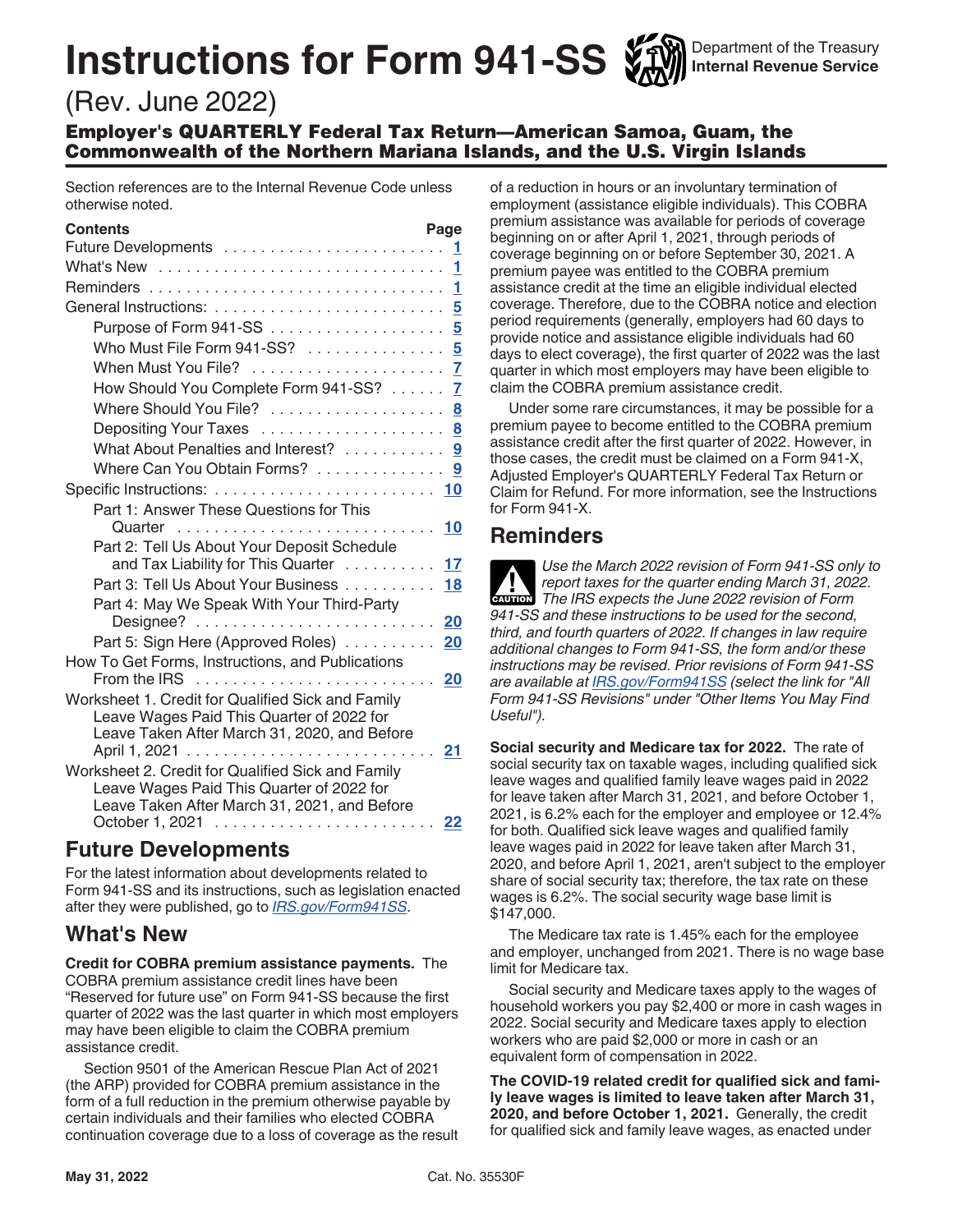the Families First Coronavirus Response Act (FFCRA) and amended and extended by the COVID-related Tax Relief Act of 2020, for leave taken after March 31, 2020, and before April 1, 2021, and the credit for qualified sick and family leave wages under sections 3131, 3132, and 3133 of the Internal Revenue Code, as enacted under the ARP, for leave taken after March 31, 2021, and before October 1, 2021, have expired. However, employers that pay qualified sick and family leave wages in 2022 for leave taken after March 31, 2020, and before October 1, 2021, are eligible to claim a credit for qualified sick and family leave wages in the quarter of 2022 in which the qualified wages were paid. For more information, see the instructions for [line 11b](#page-12-0), [line 11d](#page-13-0), [line 13c](#page-15-0), and [line 13e](#page-15-0), later.

Use [Worksheet 1](#page-20-0) to figure the credit for leave taken after March 31, 2020, and before April 1, 2021. Use Worksheet 2 to figure the credit for leave taken after March 31, 2021, and before October 1, 2021. For more information about the credit for qualified sick and family leave wages, go to *[IRS.gov/PLC](https://www.irs.gov/plc)*.

**The COVID-19 related employee retention credit has expired.** The employee retention credit enacted under the Coronavirus Aid, Relief, and Economic Security (CARES) Act and amended and extended by the Taxpayer Certainty and Disaster Tax Relief Act of 2020 was limited to qualified wages paid after March 12, 2020, and before July 1, 2021. The employee retention credit under section 3134 of the Internal Revenue Code, as enacted by the ARP and amended by the Infrastructure Investment and Jobs Act, was limited to wages paid after June 30, 2021, and before October 1, 2021, unless the employer was a recovery startup business. An employer that was a recovery startup business could also claim the employee retention credit for wages paid after September 30, 2021, and before January 1, 2022.

**Advance payment of COVID-19 credits ended.** Although you may pay qualified sick and family leave wages in 2022 for leave taken after March 31, 2020, and before October 1, 2021, you may no longer request an advance payment of any credit on Form 7200, Advance Payment of Employer Credits Due to COVID-19.

**Notice 2021-65 effect on deposit schedule.** If you became a semiweekly schedule depositor for 2022 under the \$100,000 Next-Day Deposit Rule **solely** as a result of the relief provided in Notice 2021-65, 2021-51 I.R.B. 880, available at *[IRS.gov/irb/2021-51\\_IRB#NOT-2021-65](https://www.irs.gov/irb/2021-51_IRB#NOT-2021-65)*, regarding the early termination of the employee retention credit for the fourth quarter of 2021, you may be converted back to a monthly schedule depositor by contacting the IRS. You may continue to deposit in accordance with your status as a monthly schedule depositor, but you may receive a system-generated failure-to-deposit (FTD) penalty notice after you file your Form 941-SS for the first quarter of 2022. Contact the IRS at the toll-free number on your FTD penalty notice to request abatement of the FTD penalty and to be converted back to a monthly schedule depositor.

**Payroll tax credit for certain tax-exempt organizations affected by qualified disasters.** Section 303(d) of the Taxpayer Certainty and Disaster Tax Relief Act of 2020 allows for a payroll tax credit for certain tax-exempt organizations affected by certain qualified disasters **not**  related to COVID-19. This credit is claimed on Form 5884-D (not on Form 941-SS). Form 5884-D is filed after the Form 941-SS for the quarter for which the credit is being claimed has been filed. If you will claim this credit on Form 5884-D

and you're also claiming a credit for qualified sick and family leave wages for leave taken before April 1, 2021, you must include any credit that will be claimed on Form 5884-D on [Worksheet 1](#page-20-0) for that quarter. For more information about this credit, go to *[IRS.gov/Form5884D](https://www.irs.gov/form5884d)*.

**Deferral of the employer share of social security tax expired.** The CARES Act allowed employers to defer the deposit and payment of the employer share of social security tax. The deferred amount of the employer share of social security tax was only available for deposits due on or after March 27, 2020, and before January 1, 2021, as well as deposits and payments due after January 1, 2021, that were required for wages paid on or after March 27, 2020, and before January 1, 2021. One‐half of the employer share of social security tax was due by December 31, 2021, and the remainder is due by December 31, 2022. Because both December 31, 2021, and December 31, 2022, are nonbusiness days, payments made on the next business day will be considered timely. Any payments or deposits you made before December 31, 2021, were first applied against your payment due on December 31, 2021, and then applied against your payment due on December 31, 2022. For more information about the deferral of employment tax deposits, go to *[IRS.gov/ETD](https://www.irs.gov/etd)*. See *Paying the deferred amount of the employer share of social security tax* and *[How to pay the](#page-2-0)  [deferred amount of the employer and employee share of](#page-2-0) [social security tax](#page-2-0)*, later, for information about paying the deferred amount of the employer share of social security tax.

**Deferral of the employee share of social security tax expired.** The Presidential Memorandum on Deferring Payroll Tax Obligations in Light of the Ongoing COVID‐19 Disaster, issued on August 8, 2020, directed the Secretary of the Treasury to defer the withholding, deposit, and payment of the employee share of social security tax on wages paid during the period from September 1, 2020, through December 31, 2020. The deferral of the withholding and payment of the employee share of social security tax was available for employees whose social security wages paid for a biweekly pay period were less than \$4,000, or the equivalent threshold amount for other pay periods. The COVID-related Tax Relief Act of 2020 deferred the due date for the withholding and payment of the employee share of social security tax until the period beginning on January 1, 2021, and ending on December 31, 2021. For more information about the deferral of employee social security tax, see Notice 2020‐65, 2020‐38 I.R.B. 567, available at *[IRS.gov/irb/2020-38\\_IRB#NOT-2020-65](https://www.irs.gov/irb/2020-38_IRB#NOT-2020-65)*; and Notice 2021-11, 2021-06 I.R.B. 827, available at *[IRS.gov/irb/](https://www.irs.gov/irb/2021-06_IRB#NOT-2021-11) [2021-06\\_IRB#NOT-2021-11](https://www.irs.gov/irb/2021-06_IRB#NOT-2021-11)*. Also see *Paying the deferred amount of the employee share of social security tax* and *[How](#page-2-0)  [to pay the deferred amount of the employer and employee](#page-2-0) [share of social security tax](#page-2-0)*, later, for information about paying the deferred amount of the employee share of social security tax.

**Paying the deferred amount of the employer share of social security tax.** One-half of the employer share of social security tax was due by December 31, 2021, and the remainder is due by December 31, 2022. Because both December 31, 2021, and December 31, 2022, are nonbusiness days, payments made on the next business day will be considered timely. Any payments or deposits you made before December 31, 2021, were first applied against your payment due on December 31, 2021, and then applied against your payment due on December 31, 2022. For example, if your employer share of social security tax for the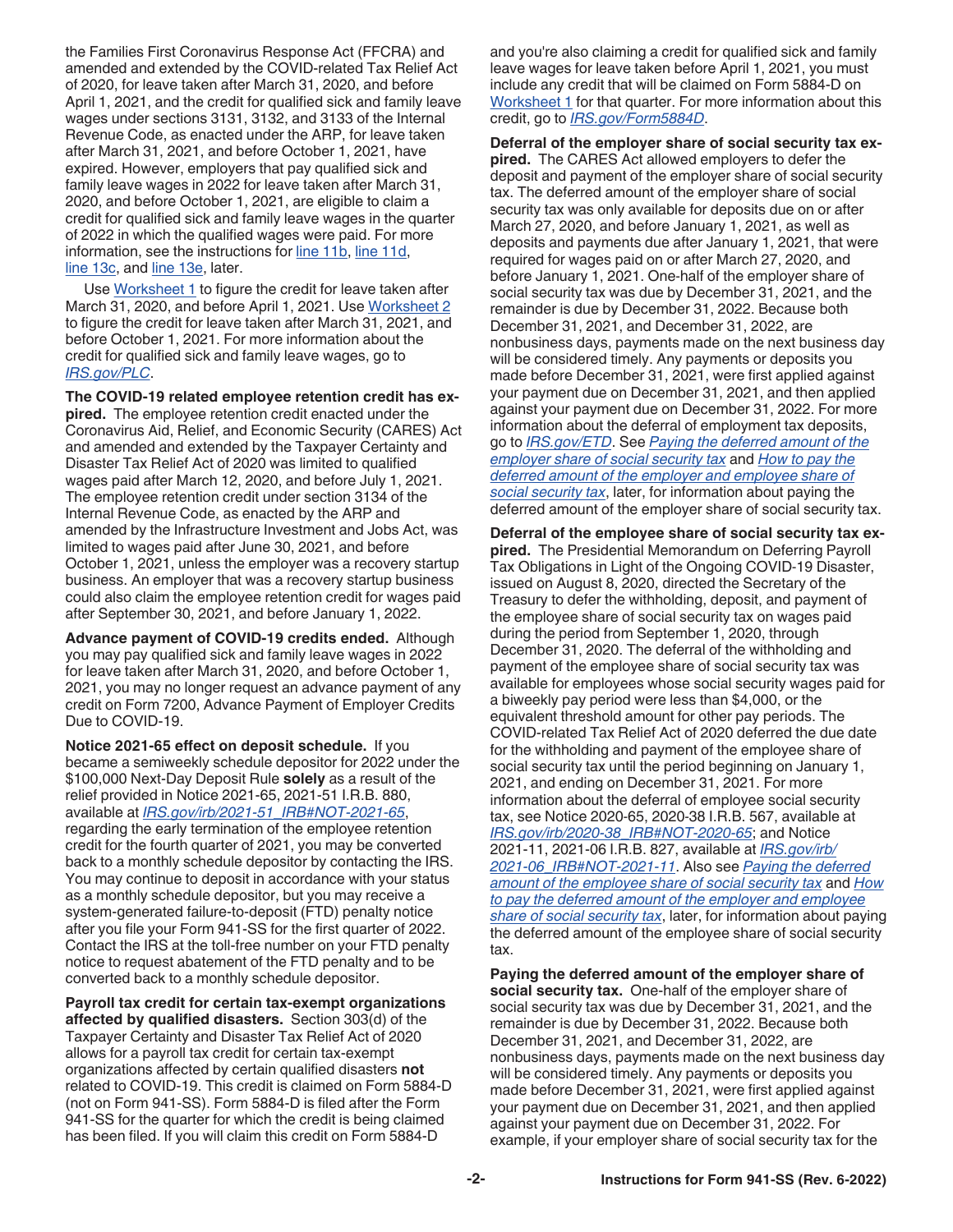**Instructions for Form 941-SS (Rev. 6-2022) -3-**

<span id="page-2-0"></span>third quarter of 2020 was \$20,000 and you deposited \$5,000 of the \$20,000 during the third quarter of 2020 and you deferred \$15,000 on Form 941-SS, line 13b, then you were required to pay \$5,000 by December 31, 2021, and must pay \$10,000 by December 31, 2022. However, if your employer share of social security tax for the third quarter of 2020 was \$20,000 and you deposited \$15,000 of the \$20,000 during the third quarter of 2020 and you deferred \$5,000 on Form 941-SS, line 13b, then you didn't need to pay any deferred amount by December 31, 2021, because 50% of the amount that could have been deferred (\$10,000) was already paid and was first applied against your payment that was due on December 31, 2021. Accordingly, you must pay the \$5,000 deferral by December 31, 2022. Payment of the deferral isn't reported on Form 941-SS. For additional information, go to *[IRS.gov/ETD](https://www.irs.gov/etd)*.

**Paying the deferred amount of the employee share of social security tax.** The due date for the withholding and payment of the employee share of social security tax was postponed until the period beginning on January 1, 2021, and ending on December 31, 2021. The employer was required to withhold and pay the total deferred employee share of social security tax ratably from wages paid to the employee between January 1, 2021, and December 31, 2021. If necessary, the employer was allowed to make arrangements to otherwise collect the total deferred taxes from the employee. The employer was liable to pay the deferred taxes to the IRS and was required to do so before January 1, 2022, to avoid interest, penalties, and additions to tax on those amounts. Because January 1, 2022, was a nonbusiness day, payments made on January 3, 2022, were considered timely. Payment of the deferral isn't reported on Form 941-SS. For more information about the deferral of the employee share of social security tax, see *[Notice 2020-65](https://www.irs.gov/irb/2020-38_IRB#NOT-2020-65)*  and *[Notice 2021-11](https://www.irs.gov/irb/2021-06_IRB#NOT-2021-11)*.

**How to pay the deferred amount of the employer and employee share of social security tax.** You may pay the amount you owe electronically using the Electronic Federal Tax Payment System (EFTPS), by credit or debit card, or by a check or money order. The preferred method of payment is EFTPS. For more information, go to *[EFTPS.gov](https://www.eftps.gov)*, or call 800- 555-4477 or 800-733-4829 (TDD). To pay the deferred amount using EFTPS, select Form 941-SS, the calendar quarter in 2020 to which the payment relates, and the option to pay the deferred amount.

To pay by credit or debit card, go to *[IRS.gov/PayByCard](https://www.irs.gov/paybycard)*. If you pay by check or money order, include a 2020 Form 941-V(SS), Payment Voucher, for the quarter in which you originally deferred the deposit and payment. Darken the circle identifying the quarter for which the payment is being made. The 2020 Form 941-V(SS) is on page 5 of Form 941-SS and is available at *[IRS.gov/Form941SS](https://www.irs.gov/form941ss)* (select the link for "All Form 941-SS Revisions" under "Other Items You May Find Useful"). Make the check or money order payable to "United States Treasury." Enter your EIN, "Form 941-SS," and the calendar quarter in which you originally deferred the deposit and payment (for example, "2nd Quarter 2020").

Payments should be sent to:

Department of the Treasury Internal Revenue Service Ogden, UT 84201-0030

#### For more information about the deferral of social security tax, go to *[IRS.gov/ETD](https://www.irs.gov/etd)* and see *[Notice 2020-65](https://www.irs.gov/irb/2020-38_IRB#NOT-2020-65)* and *[Notice](https://www.irs.gov/irb/2021-06_IRB#NOT-2021-11)  [2021-11](https://www.irs.gov/irb/2021-06_IRB#NOT-2021-11)*.

**Qualified small business payroll tax credit for increasing research activities.** For tax years beginning after 2015, a qualified small business may elect to claim up to \$250,000 of its credit for increasing research activities as a payroll tax credit against the employer share of social security tax. The payroll tax credit election must be made on or before the due date of the originally filed income tax return (including extensions). The portion of the credit used against the employer share of social security tax is allowed in the first calendar quarter beginning after the date that the qualified small business filed its income tax return. The election and determination of the credit amount that will be used against the employer share of social security tax are made on Form 6765, Credit for Increasing Research Activities. The amount from Form 6765, line 44, must then be reported on Form 8974, Qualified Small Business Payroll Tax Credit for Increasing Research Activities. Form 8974 is used to determine the amount of the credit that can be used in the current quarter. The amount from Form 8974, line 12, is reported on Form 941-SS, line 11a. If you're claiming the research payroll tax credit on your Form 941-SS, you must attach Form 8974 to that Form 941-SS. For more information about the payroll tax credit, see Notice 2017-23, 2017-16 I.R.B. 1100, available at *[IRS.gov/irb/](https://www.irs.gov/irb/2017-16_IRB#NOT-2017-23)*

*[2017-16\\_IRB#NOT-2017-23](https://www.irs.gov/irb/2017-16_IRB#NOT-2017-23)*; and *[IRS.gov/](https://www.irs.gov/researchpayrolltc) [ResearchPayrollTC](https://www.irs.gov/researchpayrolltc)*. Also see *[Adjusting tax liability for](#page-16-0) [nonrefundable credits claimed on lines 11a, 11b, and 11d](#page-16-0)*, later.

**Certification program for professional employer organizations (PEOs).** The Stephen Beck, Jr., ABLE Act of 2014 required the IRS to establish a voluntary certification program for PEOs. PEOs handle various payroll administration and tax reporting responsibilities for their business clients and are typically paid a fee based on payroll costs. To become and remain certified under the certification program, certified professional employer organizations (CPEOs) must meet various requirements described in sections 3511 and 7705 and related published guidance. Certification as a CPEO may affect the employment tax liabilities of both the CPEO and its customers. A CPEO is generally treated for employment tax purposes as the employer of any individual who performs services for a customer of the CPEO and is covered by a contract described in section 7705(e)(2) between the CPEO and the customer (CPEO contract), but only for wages and other compensation paid to the individual by the CPEO. To become a CPEO, the organization must apply through the IRS Online Registration System. For more information or to apply to become a CPEO, go to *[IRS.gov/](https://www.irs.gov/cpeo) [CPEO](https://www.irs.gov/cpeo)*.

CPEOs must generally file Form 941-SS and Schedule R (Form 941), Allocation Schedule for Aggregate Form 941 Filers, electronically. For more information about a CPEO's requirement to file electronically, see Rev. Proc. 2017-14, 2017-3 I.R.B. 426, available at *[IRS.gov/irb/](https://www.irs.gov/irb/2017-03_IRB#RP-2017-14) [2017-03\\_IRB#RP-2017-14](https://www.irs.gov/irb/2017-03_IRB#RP-2017-14)*.

**Outsourcing payroll duties.** Generally, as an employer, you're responsible to ensure that tax returns are filed and deposits and payments are made, even if you contract with a third party to perform these acts. You remain responsible if the third party fails to perform any required action. Before you choose to outsource any of your payroll and related tax duties (that is, withholding, reporting, and paying over social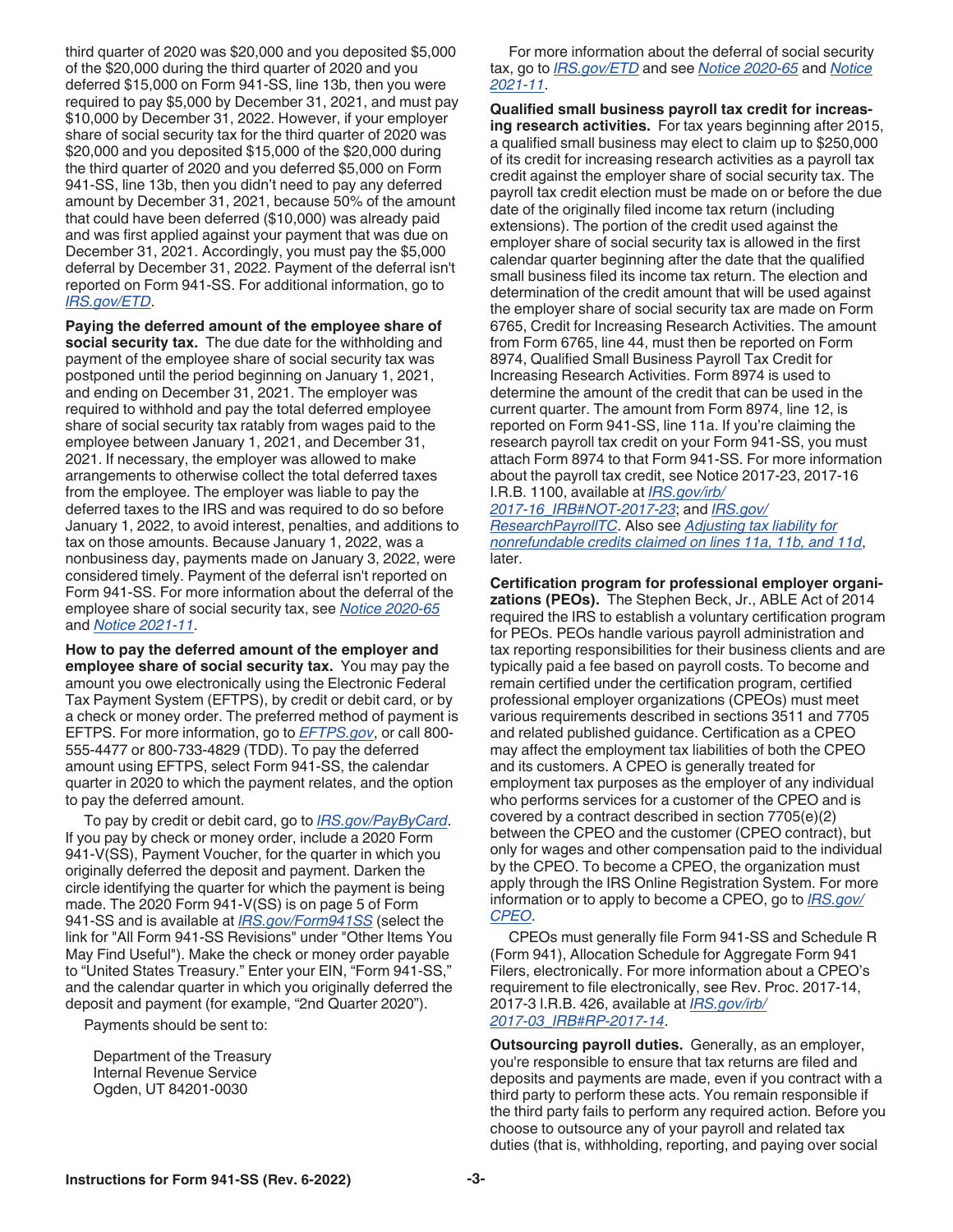<span id="page-3-0"></span>security, Medicare, FUTA, and income taxes) to a third-party payer, such as a payroll service provider or reporting agent, go to *[IRS.gov/OutsourcingPayrollDuties](https://www.irs.gov/outsourcingpayrollduties)* for helpful information on this topic. If a CPEO pays wages and other compensation to an individual performing services for you, and the services are covered by a contract described in section 7705(e)(2) between you and the CPEO (CPEO contract), then the CPEO is generally treated for employment tax purposes as the employer, but only for wages and other compensation paid to the individual by the CPEO. However, with respect to certain employees covered by a CPEO contract, you may also be treated as an employer of the employees and, consequently, may also be liable for federal employment taxes imposed on wages and other compensation paid by the CPEO to such employees. For more information on the different types of third-party payer arrangements, see section 16 of Pub. 15.

**COVID-19 employment tax credits when return filed by a third-party payer.** If you're the common-law employer of the individuals that are paid qualified sick or family leave wages, you're entitled to the credit for the sick and family leave wages, regardless of whether you use a third-party payer (such as a PEO, CPEO, or section 3504 agent) to report and pay your federal employment taxes. The third-party payer isn't entitled to the credits with respect to the wages and taxes it remits on your behalf (regardless of whether the third party is considered an "employer" for other purposes).

**Aggregate Form 941-SS filers.** Approved section 3504 agents and CPEOs must complete and file Schedule R (Form 941) when filing an aggregate Form 941-SS. Aggregate Forms 941-SS are filed by agents approved by the IRS under section 3504. To request approval to act as an agent for an employer, the agent files Form 2678 with the IRS unless you're a state or local government agency acting as an agent under the special procedures provided in Rev. Proc. 2013-39, 2013-52 I.R.B. 830, available at *[IRS.gov/irb/](https://www.irs.gov/irb/2013-52_IRB#RP-2013-39) [2013-52\\_IRB#RP-2013-39](https://www.irs.gov/irb/2013-52_IRB#RP-2013-39)*. Aggregate Forms 941-SS are also filed by CPEOs approved by the IRS under section 7705. To become a CPEO, the organization must apply through the IRS Online Registration System at *[IRS.gov/](https://www.irs.gov/cpeo) [CPEO](https://www.irs.gov/cpeo)*. CPEOs file Form 8973, Certified Professional Employer Organization/Customer Reporting Agreement, to notify the IRS that they started or ended a service contract with a customer. CPEOs must generally file Form 941-SS and Schedule R (Form 941) electronically. For more information about a CPEO's requirement to file electronically, see Rev. Proc. 2017-14, 2017-3 I.R.B. 426, available at *[IRS.gov/irb/2017-03\\_IRB#RP-2017-14](https://www.irs.gov/irb/2017-03_IRB#RP-2017-14)*.

Other third-party payers that file aggregate Forms 941-SS, such as non-certified PEOs, must complete and file Schedule R (Form 941) if they have clients that are claiming the qualified small business payroll tax credit for increasing research activities, and/or the credit for qualified sick and family leave wages.

*If both an employer and a section 3504 authorized agent (or a CPEO or other third-party payer) paid wages to an employee during a quarter, both the employer and the section 3504 authorized agent (or CPEO or other third-party payer, if applicable) should file Form 941-SS reporting the wages each entity paid to the employee during the applicable quarter and issue Forms W-2 reporting the wages each entity paid to the employee during the year.* **TIP**

If a third-party payer of sick pay is also paying qualified sick leave wages on behalf of an employer, the third party would be making the payments as an agent of the employer. The employer is required to do the reporting and payment of employment taxes with respect to the qualified sick leave wages and claim the credit for the qualified sick leave wages, unless the employer has an agency agreement with the third-party payer that requires the third-party payer to do the collecting, reporting, and/or paying or depositing employment taxes on the qualified sick leave wages. If the employer has an agency agreement with the third-party payer, the third-party payer includes the qualified sick leave wages on the third party's aggregate Form 941-SS, claims the sick leave credit on behalf of the employer on the aggregate Form 941-SS, and separately reports the credit allocable to the employers on Schedule R (Form 941). See section 6 of Pub. 15-A, Employer's Supplemental Tax Guide, for more information about sick pay reporting.

**Work opportunity tax credit for qualified tax-exempt organizations hiring qualified veterans.** Qualified tax-exempt organizations that hire eligible unemployed veterans may be able to claim the work opportunity tax credit against their payroll tax liability using Form 5884-C. For more information, go to *[IRS.gov/WOTC](https://www.irs.gov/wotc)*.

**Correcting a previously filed Form 941-SS.** If you discover an error on a previously filed Form 941-SS or if you otherwise need to amend a previously filed Form 941-SS, make the correction using Form 941-X. Form 941-X is filed separately from Form 941-SS. For more information, see the Instructions for Form 941-X, section 9 of Pub. 80, or go to *[IRS.gov/CorrectingEmploymentTaxes](https://www.irs.gov/correctingemploymenttaxes)*.

**Federal tax deposits must be made by electronic funds transfer (EFT).** You must use EFT to make all federal tax deposits. Generally, an EFT is made using EFTPS. If you don't want to use EFTPS, you can arrange for your tax professional, financial institution, payroll service, or other trusted third party to make electronic deposits on your behalf. Also, you may arrange for your financial institution to initiate a same-day wire payment on your behalf. EFTPS is a free service provided by the Department of the Treasury. Services provided by your tax professional, financial institution, payroll service, or other third party may have a fee.

For more information on making federal tax deposits, see section 8 of Pub. 80. To get more information about EFTPS or to enroll in EFTPS, go to *[EFTPS.gov](https://www.eftps.gov)*, or call one of the following numbers.

• 800-555-4477 (toll free; for use by U.S. Virgin Islands only).

- 800-733-4829 (TDD).
- 800-244-4829 (Spanish).
- 303-967-5916 (toll call).

Additional information about EFTPS is also available in Pub. 966.



*For an EFTPS deposit to be on time, you must submit the deposit by 8 p.m. Eastern time the day*  **c** submit the deposit by 8 p.m. Easte<br> **CAUTION** before the date the deposit is due.

Same-day wire payment option. If you fail to submit a deposit transaction on EFTPS by 8 p.m. Eastern time the day before the date a deposit is due, you can still make your deposit on time by using the Federal Tax Collection Service (FTCS) to make a same-day wire payment. To use the same-day wire payment method, you will need to make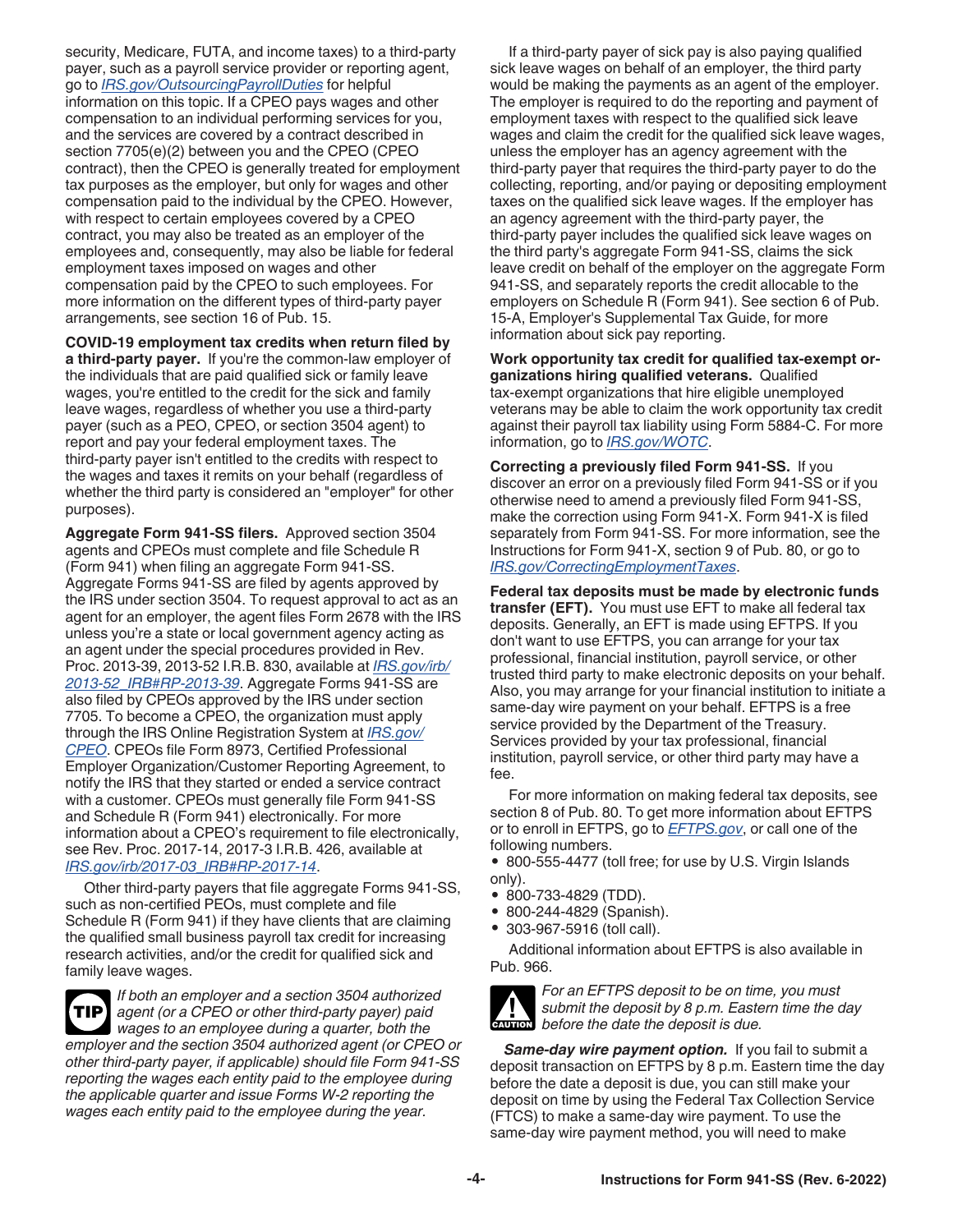<span id="page-4-0"></span>arrangements with your financial institution ahead of time. Please check with your financial institution regarding availability, deadlines, and costs. Your financial institution may charge you a fee for payments made this way. To learn more about the information you will need to give your financial institution to make a same-day wire payment, go to *[IRS.gov/SameDayWire](https://www.irs.gov/samedaywire)*.

*Timeliness of federal tax deposits.* If a deposit is required to be made on a day that isn't a business day, the deposit is considered timely if it is made by the close of the next business day. A business day is any day other than a Saturday, Sunday, or legal holiday. The term "legal holiday" for deposit purposes includes only those legal holidays in the District of Columbia. Legal holidays in the District of Columbia are provided in section 8 of Pub. 80.

**Electronic filing and payment.** Businesses can enjoy the benefits of filing tax returns and paying their federal taxes electronically. Whether you rely on a tax professional or handle your own taxes, the IRS offers you convenient programs to make filing and paying easier. Spend less time worrying about taxes and more time running your business. Use e-file and EFTPS to your benefit.

• For e-file, go to *[IRS.gov/EmploymentEfile](https://www.irs.gov/employmentefile)* for additional information. A fee may be charged to file electronically.

• For EFTPS, go to *[EFTPS.gov](https://www.eftps.gov)*, or call one of the numbers provided under *[Federal tax deposits must be made by](#page-3-0)  [electronic funds transfer \(EFT\)](#page-3-0)*, earlier.

• For electronic filing of Forms W-2AS, W-2CM, W-2GU, and W-2VI, go to *[SSA.gov/employer](https://www.ssa.gov/employer)*. You may be required to file Forms W-2 electronically. For details, see the General Instructions for Forms W-2 and W-3.

*If you're filing your tax return or paying your federal taxes electronically, a valid employer identification*  **z** taxes electronically, a valid employer identification number (EIN) is required at the time the return is filed *or the payment is made. If a valid EIN isn't provided, the return or payment won't be processed. This may result in penalties. See* [Employer identification number \(EIN\)](#page-6-0)*, later, for information about applying for an EIN.*

*Electronic funds withdrawal (EFW).* If you file Form 941-SS electronically, you can e-file and use EFW to pay the balance due in a single step using tax preparation software or through a tax professional. However, don't use EFW to make federal tax deposits. For more information on paying your taxes using EFW, go to *[IRS.gov/EFW](https://www.irs.gov/efw)*.

**Credit or debit card payments.** You can pay the balance due shown on Form 941-SS by credit or debit card. Your payment will be processed by a payment processor who will charge a processing fee. Don't use a credit or debit card to make federal tax deposits. For more information on paying your taxes with a credit or debit card, go to *[IRS.gov/](https://www.irs.gov/paybycard) [PayByCard](https://www.irs.gov/paybycard)*.

**Online payment agreement.** You may be eligible to apply for an installment agreement online if you can't pay the full amount of tax you owe when you file your return. For more information, see *[What if you can't pay in full](#page-16-0)*, later.

**Paid preparers.** If you use a paid preparer to complete Form 941-SS, the paid preparer must complete and sign the paid preparer's section of the form.

**Where can you get telephone help?** For answers to your questions about completing Form 941-SS or tax deposit rules, call the IRS at one of the numbers listed below. • 800-829-4933 (toll free; for use by U.S. Virgin Islands only) or 800-829-4059 (TDD/TTY for persons who are deaf, hard

of hearing, or have a speech disability), Monday–Friday from 7:00 a.m. to 7:00 p.m. local time.

• 267-941-1000 (toll call), Monday–Friday from 6:00 a.m. to 11:00 p.m. Eastern time.

**Photographs of missing children.** The IRS is a proud partner with the *[National Center for Missing & Exploited](http://www.missingkids.org) [Children® \(NCMEC\)](http://www.missingkids.org)*. Photographs of missing children selected by the Center may appear in instructions on pages that would otherwise be blank. You can help bring these children home by looking at the photographs and calling 1-800-THE-LOST (1-800-843-5678) if you recognize a child.

# **General Instructions:**

## **Purpose of Form 941-SS**

Use Form 941-SS to report social security and Medicare taxes for workers in American Samoa, Guam, the Commonwealth of the Northern Mariana Islands, and the U.S. Virgin Islands.

Pub. 80 explains the requirements for withholding, depositing, and paying social security and Medicare taxes. It explains the forms you must give your employees, those your employees must give you, and those you must send to the IRS. See Pub. 15-A for specialized employment tax information supplementing the basic information provided in Pub. 80.

Federal law requires you, as an employer, to withhold certain taxes from your employees' pay. Each time you pay wages, you must withhold—or take out of your employees' pay—certain amounts for social security tax and Medicare tax. You must also withhold Additional Medicare Tax from wages you pay to an employee in excess of \$200,000 in a calendar year. Under the withholding system, taxes withheld from your employees are credited to your employees in payment of their tax liabilities.

Federal law also requires you to pay any liability for the employer share of social security and Medicare taxes. This share of social security and Medicare taxes isn't withheld from employees.

# **Who Must File Form 941-SS?**

Generally, you must file a return for the first quarter in which you pay wages subject to social security and Medicare taxes, and for each quarter thereafter until you file a final return. Use Form 941-SS if your principal place of business is in American Samoa, Guam, the Commonwealth of the Northern Mariana Islands, or the U.S. Virgin Islands, or if you have employees who are subject to income tax withholding for these jurisdictions.

Use Form 941-SS to report the following amounts.

- Wages you've paid.
- Tips your employees reported to you.

• Both the employer and the employee share of social security and Medicare taxes.

- Additional Medicare Tax withheld from employees.
- Current quarter's adjustments to social security and Medicare taxes for fractions of cents, sick pay, tips, and group-term life insurance.

• Qualified small business payroll tax credit for increasing research activities.

• Credit for qualified sick and family leave wages paid this quarter of 2022 for leave taken after March 31, 2020, and before October 1, 2021.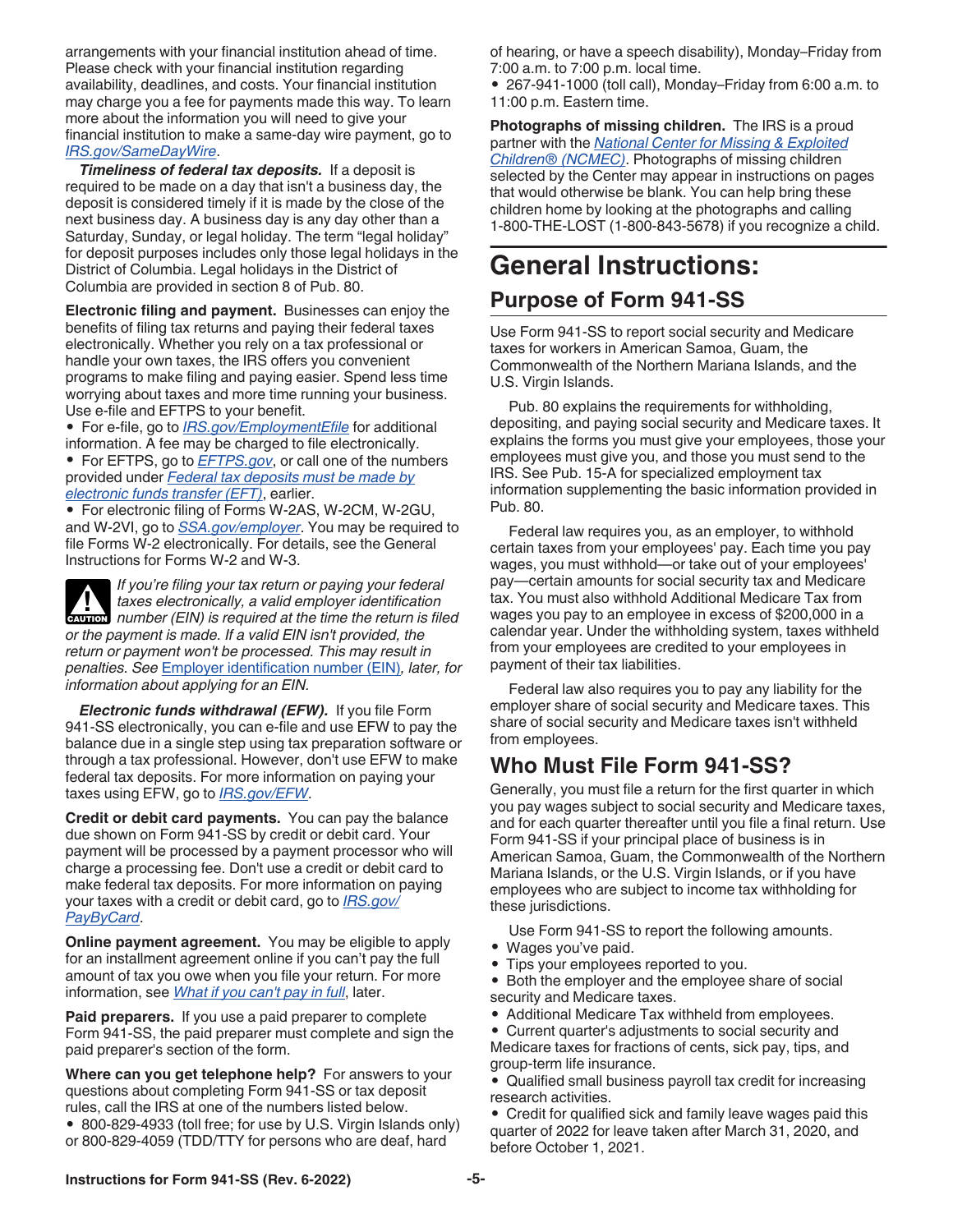<span id="page-5-0"></span>Don't use Form 941-SS if you have both employees who are subject to U.S. income tax withholding and employees who aren't subject to U.S. income tax withholding. Instead, you must file only Form 941 (or Form 944) and include all of your employees' wages on that form.

Don't use Form 941-SS to report backup withholding or income tax withholding on nonpayroll payments such as pensions, annuities, and gambling winnings. Report these types of withholding on Form 945, Annual Return of Withheld Federal Income Tax. Also, don't use Form 941-SS to report unemployment taxes. Report unemployment taxes (U.S. Virgin Islands employers only) on Form 940, Employer's Annual Federal Unemployment (FUTA) Tax Return.

After you file your first Form 941-SS, you must file a return each quarter, even if you have no taxes to report, unless you filed a final return or one of the exceptions listed next applies.

#### **Exceptions**

Special rules apply to some employers.

• If you received notification to file **Form 944**, you must file Form 944 annually; don't file Form 941-SS quarterly.

• **Seasonal employers** don't have to file a Form 941-SS for quarters in which they have no tax liability because they have paid no wages. To tell the IRS that you won't file a return for one or more quarters during the year, check the box on line 18 every quarter you file Form 941-SS. The IRS generally won't inquire about unfiled returns if at least one taxable return is filed each year. However, you must check the box on line 18 on every quarterly return you file. Otherwise, the IRS will expect a return to be filed for each quarter.

• Employers of **household employees** don't usually file Form 941-SS. See Pub. 80, Pub. 926, and Schedule H (Form 1040) for more information.

• Employers of **farm employees** don't file Form 941-SS for wages paid for agricultural labor. See Form 943 and Pub. 51 for more information.



*If none of these exceptions apply and you haven't filed a final return, you must file Form 941-SS each quarter even if you didn't pay wages during the quarter. Use IRS e-file, if possible.*

#### **Requesting To File Forms 941-SS Instead of Form 944, or Requesting To File Form 944 Instead of Forms 941-SS**

#### **Requesting to file Forms 941-SS instead of Form 944.**

Employers in American Samoa, Guam, the Commonwealth of the Northern Mariana Islands, and the U.S. Virgin Islands that would otherwise be required to file Form 944, Employer's ANNUAL Federal Tax Return, may contact the IRS to request to file quarterly Forms 941-SS instead of annual Form 944. To request to file quarterly Forms 941-SS to report your social security and Medicare taxes for the 2022 calendar year, you must either call the IRS at 800-829-4933 toll free (U.S. Virgin Islands only) or 267-941-1000 (toll call) between January 1, 2022, and April 1, 2022, or send a written request postmarked between January 1, 2022, and March 15, 2022. After you contact the IRS, the IRS will send you a written notice that your filing requirement has been changed to Forms 941-SS. You must receive written notice from the IRS to file Forms 941-SS instead of Form 944 before you may file these forms. If you don't receive this notice, you must file Form 944 for calendar year 2022.

**Requesting to file Form 944 instead of Forms 941-SS.** If you're required to file Forms 941-SS but believe your employment taxes for 2022 will be \$1,000 or less, you may request to file Form 944 instead of Forms 941-SS by calling the IRS at 800-829-4933 toll free (U.S. Virgin Islands only) or 267-941-1000 (toll call) between January 1, 2022, and April 1, 2022, or sending a written request postmarked between January 1, 2022, and March 15, 2022. After you contact the IRS, the IRS will send you a written notice that your filing requirement has been changed to Form 944. You must receive written notice from the IRS to file Form 944 instead of Forms 941-SS before you may file this form. If you don't receive this notice, you must file Forms 941-SS for calendar year 2022.

**Where to send written requests.** Written requests should be sent to:

Department of the Treasury Internal Revenue Service Ogden, UT 84201-0038

For more information about these procedures, see Rev. Proc. 2009-51, 2009-45 I.R.B. 625, available at *[IRS.gov/irb/](https://www.irs.gov/irb/2009-45_IRB#RP-2009-51) [2009-45\\_IRB#RP-2009-51](https://www.irs.gov/irb/2009-45_IRB#RP-2009-51)*.

#### **What if You Reorganize or Close Your Business?**

#### **If You Sell or Transfer Your Business . . .**

If you sell or transfer your business during the quarter, you and the new owner must each file a Form 941-SS for the quarter in which the transfer occurred. Report only the wages you paid.

When two businesses merge, the continuing firm must file a return for the quarter in which the change took place and the other firm should file a final return.

Changing from one form of business to another—such as from a sole proprietorship to a partnership or corporation—is considered a transfer. If a transfer occurs, you may need a new EIN. See Pub. 1635 and section 1 of Pub. 80 for more information.

Attach a statement to your return with:

- The new owner's name (or the new name of the business);
- Whether the business is now a sole proprietorship,
- partnership, or corporation;
- The kind of change that occurred (a sale or transfer);
- The date of the change; and

• The name of the person keeping the payroll records and the address where those records will be kept.

#### **If Your Business Has Closed . . .**

If you permanently go out of business or stop paying wages to your employees, you must file a final return. To tell the IRS that Form 941-SS for a particular quarter is your final return, check the box on line 17 and enter the final date you paid wages. Also attach a statement to your return showing the name of the person keeping the payroll records and the address where those records will be kept.

See *Terminating a business* in the General Instructions for Forms W-2 and W-3 for information about earlier dates for the expedited furnishing and filing of the following Wage and Tax Statements when a final Form 941-SS is filed.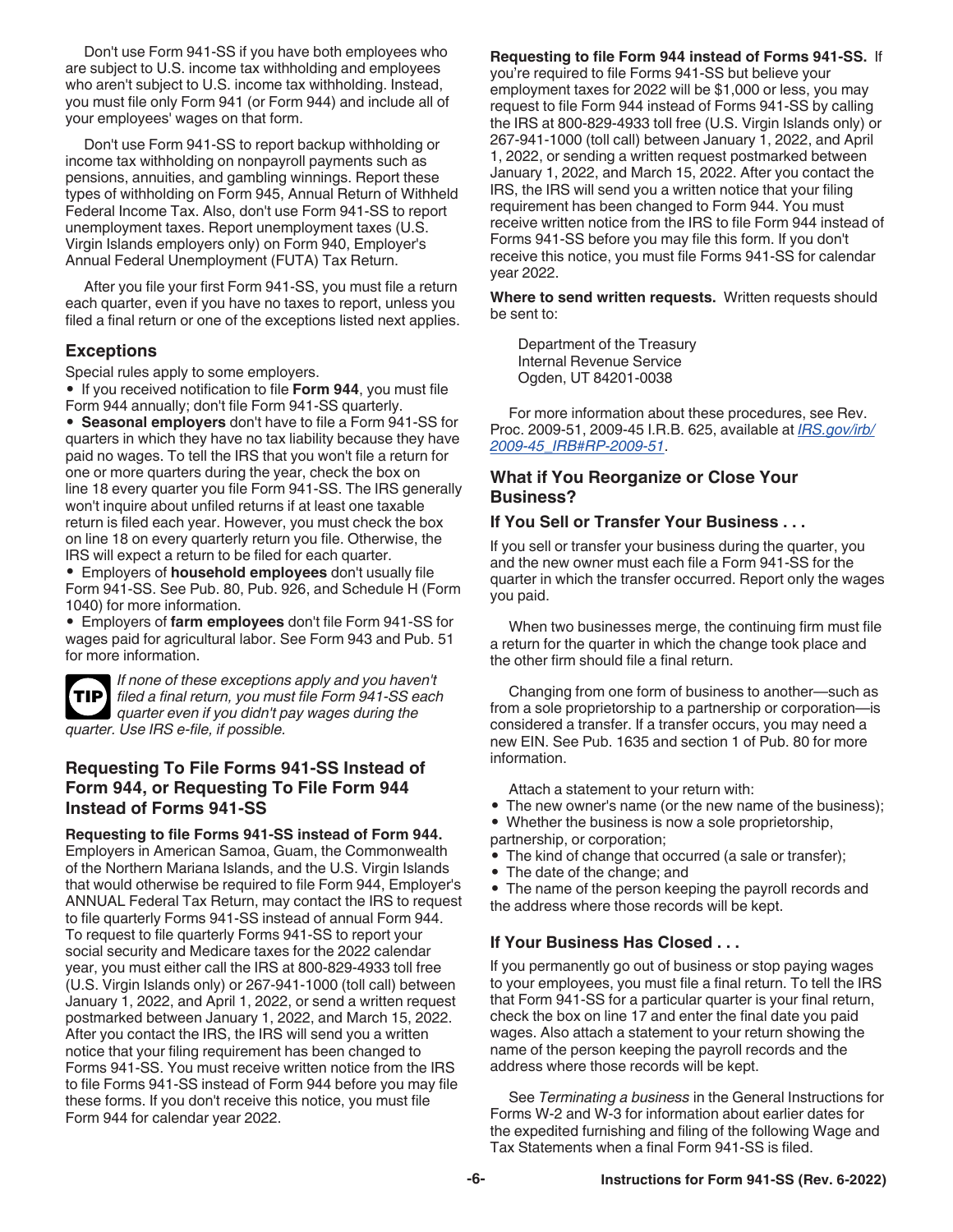- <span id="page-6-0"></span>• W-2AS, American Samoa.
- W-2CM, Commonwealth of the Northern Mariana Islands.
- W-2GU, Guam.
- W-2VI, U.S. Virgin Islands.

If you participated in a statutory merger or consolidation, or qualify for predecessor-successor status due to an acquisition, you should generally file Schedule D (Form 941), Report of Discrepancies Caused by Acquisitions, Statutory Mergers, or Consolidations. See the Instructions for Schedule D (Form 941) to determine whether you should file Schedule D (Form 941) and when you should file it.

## **When Must You File?**

File your initial Form 941-SS for the quarter in which you first paid wages that are subject to social security and Medicare taxes. See the table titled *When To File Form 941-SS*, later.

Then, you must file for every quarter after that—every 3 months—even if you have no taxes to report, unless you're a seasonal employer or are filing your final return. See *[Seasonal employers](#page-5-0)* and *[If Your Business Has Closed](#page-5-0)*, earlier.

File Form 941-SS only once for each quarter. If you filed electronically, don't file a paper Form 941-SS. For more information about filing Form 941-SS electronically, see *[Electronic filing and payment](#page-4-0)*, earlier.

## **When To File Form 941-SS**

| Your Form 941-SS is due by the last day of the month that follows the end of the<br>quarter. |                     |                              |  |  |  |
|----------------------------------------------------------------------------------------------|---------------------|------------------------------|--|--|--|
| The Quarter Includes                                                                         | <b>Quarter Ends</b> | <b>Form 941-SS</b><br>Is Due |  |  |  |
| 1. January, February, March                                                                  | March 31            | April 30                     |  |  |  |
| 2. April, May, June                                                                          | June 30             | July 31                      |  |  |  |
| 3. July, August, September                                                                   | September 30        | October 31                   |  |  |  |
| 4. October, November, December                                                               | December 31         | January 31                   |  |  |  |

For example, you must generally report wages you pay during the 1st quarter—which is January through March—by April 30. If you made timely deposits in full payment of your taxes for the quarter, you may file by the 10th day of the 2nd month that follows the end of the quarter. For example, you may file Form 941-SS by May 10 if you made timely deposits in full payment of your taxes for the 1st quarter.

If we receive Form 941-SS after the due date, we will treat Form 941-SS as filed on time if the envelope containing Form 941-SS is properly addressed, contains sufficient postage, and is postmarked by the U.S. Postal Service on or before the due date, or sent by an IRS-designated private delivery service (PDS) on or before the due date. If you don't follow these guidelines, we will generally consider Form 941-SS filed when it is actually received. For more information about PDSs, see *[Where Should You File](#page-7-0)*, later.

If any due date for filing falls on a Saturday, Sunday, or legal holiday, you may file your return on the next business day.

## **How Should You Complete Form 941-SS?**

Type or print your EIN, name, and address in the spaces provided. Also enter your name and EIN on the top of pages 2 and 3. Don't use your social security number (SSN) or

individual taxpayer identification number (ITIN). Generally, enter the business (legal) name you used when you applied for your EIN. For example, if you're a sole proprietor, enter "Haleigh Smith" on the "Name" line and "Haleigh's Cycles" on the "Trade name" line. Leave the "Trade name" line blank if it is the same as your "Name."

If you use a tax preparer to fill out Form 941-SS, make sure the preparer shows your business name exactly as it appeared when you applied for your EIN.

**Employer identification number (EIN).** To make sure that businesses comply with federal tax laws, the IRS monitors tax filings and payments by using a numerical system to identify taxpayers. A unique nine-digit EIN is assigned to all corporations, partnerships, and some sole proprietors. Businesses needing an EIN must apply for a number and use it throughout the life of the business on all tax returns, payments, and reports.

Your business should have only one EIN. If you have more than one and aren't sure which one to use, write to the IRS office where you file your returns (using the *Without a payment* address under *[Where Should You File](#page-7-0)*, later) or call the IRS at 800-829-4933 (toll free; for use by U.S. Virgin Islands only) or 267-941-1099 (toll call).

If you don't have an EIN, you may apply for one online by visiting *[IRS.gov/EIN](https://www.irs.gov/ein)*. You may also apply for an EIN by faxing or mailing Form SS-4 to the IRS. If the principal business was created outside of the United States or U.S. territories, you may also apply for an EIN by calling 267-941-1099 (toll call). If you haven't received your EIN by the due date of Form 941-SS, write "Applied For" and the date you applied in this entry space.



*If you're filing your tax return electronically, a valid EIN is required at the time the return is filed. If a valid*  **EXUTION** EIN isn't provided, the return won't be accepted. This *may result in penalties.*

*Always be sure the EIN on the form you file exactly matches the EIN the IRS assigned to your business. Don't use your SSN or ITIN on forms that ask for an EIN. If you used an EIN (including a prior owner's EIN) on Form 941-SS that is different from the EIN reported on Form W-3SS, see* Box h—Other EIN used this year *in the General Instructions for Forms W-2 and W-3. Filing a Form 941-SS with an incorrect EIN or using another business's EIN may result in penalties and delays in processing your return.* **TIP**

**If you change your business name, business address, or responsible party . . .** Notify the IRS immediately if you change your business name, business address, or responsible party.

• Write to the IRS office where you file your returns (using the *Without a payment* address under *[Where Should You](#page-7-0)  [File](#page-7-0)*, later) to notify the IRS of any business name change. See Pub. 1635 to see if you need to apply for a new EIN. • Complete and mail Form 8822-B to notify the IRS of a business address or responsible party change. Don't mail Form 8822-B with your Form 941-SS. For a definition of "responsible party," see the Instructions for Form SS-4.

#### **Check the Box for the Quarter**

Under "Report for this Quarter of 2022" at the top of Form 941-SS, check the appropriate box of the quarter for which you're filing. Make sure the quarter checked is the same as shown on any attached Schedule B (Form 941), Report of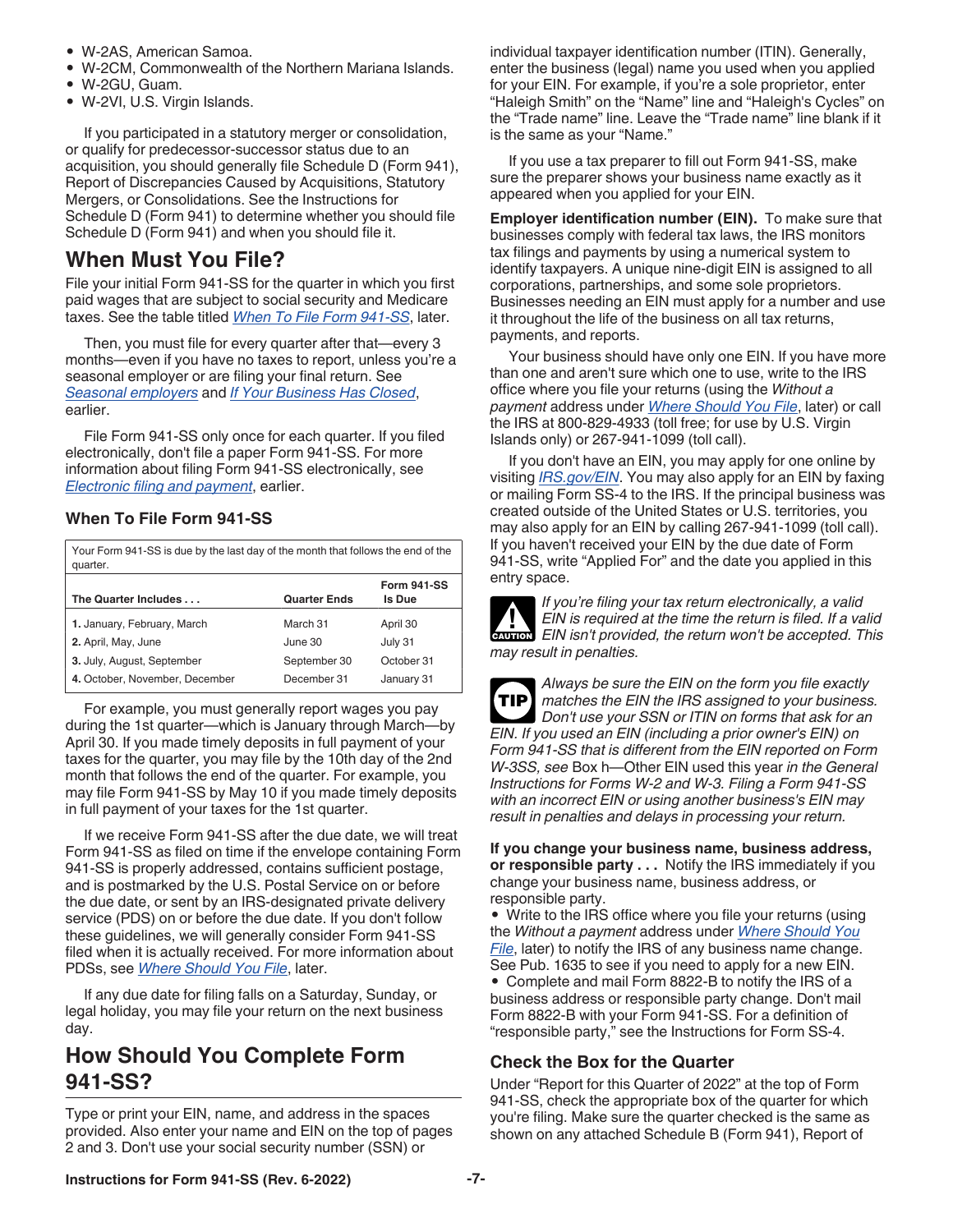<span id="page-7-0"></span>Tax Liability for Semiweekly Schedule Depositors, and, if applicable, Schedule R (Form 941).

## **Completing and Filing Form 941-SS**

Make entries on Form 941-SS as follows to enable accurate scanning and processing.

• Use 10-point Courier font (if possible) for all entries if you're typing or using a computer to complete your form. Portable Document Format (PDF) forms on IRS.gov have fillable fields with acceptable font specifications.

• Don't enter dollar signs and decimal points. Commas are optional. Enter dollars to the left of the preprinted decimal point and cents to the right of it. Don't round entries to whole dollars. Always show an amount for cents, even if it is zero.

• Leave blank any data field (except lines 1 and 12) with a value of zero.

• Enter negative amounts using a minus sign (if possible). Otherwise, use parentheses.

- Enter your name and EIN on all pages and attachments.
- Enter your name, EIN, "Form 941-SS," and the tax year and quarter on all attachments.

• Staple multiple sheets in the upper left corner when filing.

**Complete all three pages.** You must complete all three pages of Form 941-SS and sign on page 3. Failure to do so may delay processing of your return.

#### **Reconciling Forms 941-SS and W-3SS**

The IRS matches amounts reported on your four quarterly Forms 941-SS with Form W-2AS, W-2CM, W-2GU, or W-2VI amounts totaled on your yearly Form W-3SS, Transmittal of Wage and Tax Statements. If the amounts don't agree, you may be contacted by the IRS or the Social Security Administration (SSA). The following amounts are reconciled.

- Social security wages.
- Social security tips.
- Medicare wages and tips.

Use Schedule D (Form 941) to explain certain wage, tax, and payment discrepancies between Forms 941-SS and Forms W-2AS, W-2CM, W-2GU, W-2VI, W-3SS, and W-2c, Corrected Wage and Tax Statement, that were caused by acquisitions, statutory mergers, or consolidations. For more information, see the Instructions for Schedule D (Form 941). Also see Rev. Proc. 2004-53 for more information. You can find Rev. Proc. 2004-53 on page 320 of I.R.B. 2004-34 at *[IRS.gov/irb/2004-34\\_IRB#RP-2004-53](https://www.irs.gov/irb/2004-34_IRB#RP-2004-53)*.

## **Where Should You File?**

You're encouraged to file Form 941-SS electronically. Go to *[IRS.gov/EmploymentEfile](https://www.irs.gov/employmentefile)* for more information on electronic filing. If you file a paper return, where you file depends on whether you include a payment with Form 941-SS.

PDSs can't deliver to P.O. boxes. You must use the U.S. Postal Service to mail an item to a P.O. box address. Go to *[IRS.gov/PDS](https://www.irs.gov/pds)* for the current list of PDSs. For the IRS mailing address to use if you're using a PDS, go to *[IRS.gov/](https://www.irs.gov/pdsstreetaddresses) [PDSstreetAddresses](https://www.irs.gov/pdsstreetaddresses)*. Select the address on the webpage that is given for the Ogden Submission Processing Center.

|                              | Without a        |                        |
|------------------------------|------------------|------------------------|
| If you're $in \ldots$        | payment          | With a payment $\dots$ |
| American Samoa, Guam,        | Internal Revenue | Internal Revenue       |
| Commonwealth of the Northern | Service          | Service                |
| Mariana Islands, U.S. Virgin | P.O. Box 409101  | P.O. Box 932100        |
| Islands                      | Ogden, UT 84409  | Louisville, KY         |
|                              |                  | 40293-2100             |

|                                | Without a               |                         |  |  |
|--------------------------------|-------------------------|-------------------------|--|--|
| If you're $in \ldots$          | payment                 | With a payment $\dots$  |  |  |
| Special filing addresses for   | Department of the       | <b>Internal Revenue</b> |  |  |
| exempt organizations; federal, | Treasury                | Service                 |  |  |
| state, and local governmental  | <b>Internal Revenue</b> | P.O. Box 932100         |  |  |
| entities; and Indian tribal    | Service                 | Louisville, KY          |  |  |
| governmental entities.         | Ogden, UT               | 40293-2100              |  |  |
| regardless of location         | 84201-0005              |                         |  |  |



*Your filing address may have changed from that used to file your employment tax return in prior years.*  **Don't send Form 941-SS or any payments to the** 

## **Depositing Your Taxes**



*You must deposit all depository taxes electronically by EFT. For more information, see* [Federal tax](#page-3-0)  by EFT. For more information, see Federal tax<br>deposits must be made by electronic funds transfer [\(EFT\)](#page-3-0) *under* Reminders, *earlier.*

**Must You Deposit Your Taxes?**

You may have to deposit both the employer and employee social security taxes and Medicare taxes.

• **If your total taxes after adjustments and nonrefundable credits (line 12) are less than \$2,500 for the current quarter or the prior quarter, and you didn't incur a \$100,000 next-day deposit obligation during the current quarter.** You don't have to make a deposit. To avoid a penalty, you must pay any amount due in full with a timely filed return or you must deposit any amount you owe by the due date of the return. For more information on paying with a timely filed return, see the instructions for [line 14,](#page-15-0) later. If you're not sure your total tax liability for the current quarter will be less than \$2,500 (and your liability for the prior quarter wasn't less than \$2,500), make deposits using the semiweekly or monthly rules so you won't be subject to FTD penalties.

• **If your total taxes after adjustments and nonrefundable credits (line 12) are \$2,500 or more for the current quarter and the prior quarter.** You must make deposits according to your deposit schedule. See section 8 of Pub. 80 for information about payments made under the accuracy of deposits rule and for rules about federal tax deposits.

#### **Reducing your deposits for COVID-19 credits.**

Employers eligible to claim the credit for qualified sick and family leave wages paid this quarter of 2022 for leave taken after March 31, 2020, and before October 1, 2021, can reduce their deposits by the amount of their anticipated credits. Employers won't be subject to an FTD penalty for reducing their deposits if certain conditions are met. See the instructions for [line 11b](#page-12-0) and [line 11d](#page-13-0), later, for more information on these credits. For more information on reducing deposits, see Notice 2020-22, 2020-17 I.R.B. 664, available at *[IRS.gov/irb/2020-17\\_IRB#NOT-2020-22](https://www.irs.gov/irb/2020-17_IRB#NOT-2020-22)*; and Notice 2021-24, 2021-18 I.R.B. 1122, available at *[IRS.gov/irb/2021-18\\_IRB#NOT-2021-24](https://www.irs.gov/irb/2021-18_IRB#NOT-2021-24)*. See the instructions for [line 16](#page-16-0), later, for information on adjusting tax liabilities reported on line 16 or Schedule B (Form 941) for nonrefundable credits.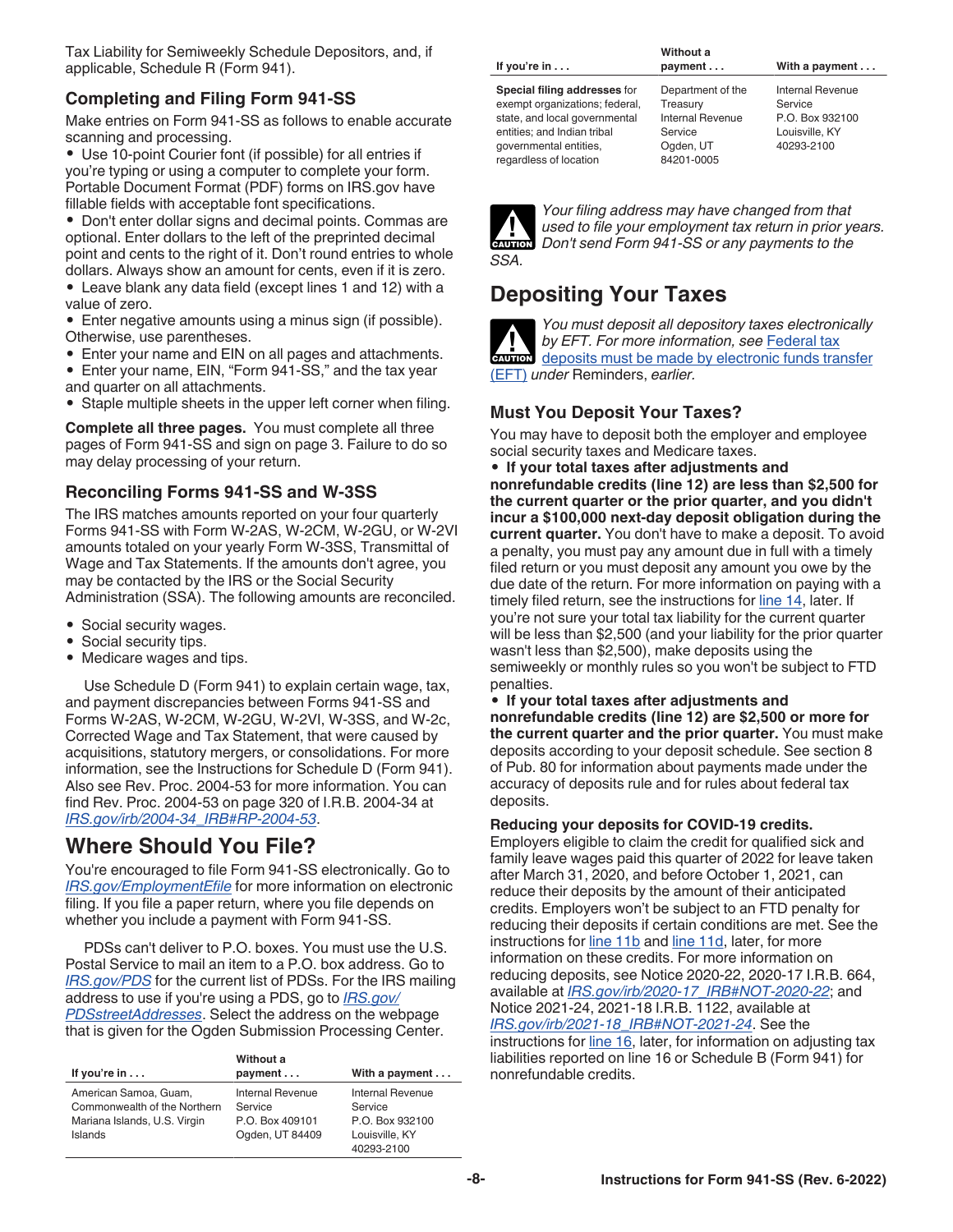#### <span id="page-8-0"></span>**When Must You Deposit Your Taxes?**

#### **Determine if You're a Monthly or Semiweekly Schedule Depositor for the Quarter**

The IRS uses two different sets of deposit rules to determine when businesses must deposit their social security and Medicare taxes. These schedules tell you when a deposit is due after you have a payday.

Your deposit schedule isn't determined by how often you pay your employees. Your deposit schedule depends on the total tax liability you reported on Form 941-SS during the previous 4-quarter lookback period (July 1 of the second preceding calendar year through June 30 of the preceding calendar year). See section 8 of Pub. 80 for details. If you filed Form 944 in either 2020 or 2021, your lookback period is the 2020 calendar year.

Before the beginning of each calendar year, determine which type of deposit schedule you must use. • If you reported \$50,000 or less in taxes during the lookback period, you're a **monthly schedule depositor**. • If you reported more than \$50,000 of taxes during the lookback period, you're a **semiweekly schedule depositor**.

*If you're a monthly schedule depositor and accumulate a \$100,000 tax liability on any day during*  **depending a** accumulate a \$100,000 tax liability on any day *schedule depositor on the next day and remain so for at least the rest of the calendar year and for the following calendar year. See* \$100,000 Next-Day Deposit Rule *in section 8 of Pub. 80 for more information. The \$100,000 tax liability threshold requiring a next-day deposit is determined before you consider any reduction of your liability for nonrefundable credits. For more information, including an example, see frequently asked question 17 at [IRS.gov/ETD.](https://www.irs.gov/etd)*

*If you became a semiweekly schedule depositor for 2022 under the \$100,000 Next-Day Deposit Rule solely as a result of the relief provided in [Notice 2021-65](https://www.irs.gov/irb/2021-51_IRB#NOT-2021-65) regarding the early termination of the employee retention credit for the fourth quarter of 2021, you may be converted back to a monthly schedule depositor by contacting the IRS. You may continue to deposit in accordance with your status as a monthly schedule depositor, but you may receive a system-generated FTD penalty notice after you file your Form 941-SS for the first quarter of 2022. Contact the IRS at the toll-free number on your FTD penalty notice to request abatement of the FTD penalty and to be converted back to a monthly schedule depositor.*

# **What About Penalties and Interest?**

## **Avoiding Penalties and Interest**

You can avoid paying penalties and interest if you do all of the following.

• Deposit or pay your taxes when they are due, unless you meet the requirements discussed in *[Notice 2020-22](https://www.irs.gov/irb/2020-17_IRB#NOT-2020-22)* and *[Notice 2021-24](https://www.irs.gov/irb/2021-18_IRB#NOT-2021-24)*.

- File your fully completed Form 941-SS on time.
- Report your tax liability accurately.
- Submit valid checks for tax payments.
- Furnish accurate Forms W-2AS, W-2CM, W-2GU, or W-2VI to employees.
- File Form W-3SS and Copy A of Forms W-2AS, W-2CM, W-2GU, or W-2VI with the SSA on time and accurately.

Penalties and interest are charged on taxes paid late and returns filed late at a rate set by law. See section 8 of Pub. 80 for details.

Use Form 843 to request abatement of assessed penalties or interest. Don't request abatement of assessed penalties or interest on Form 941-SS or Form 941-X.

If you receive a notice about a penalty after you file this return, reply to the notice with an explanation and we will determine if you meet reasonable-cause criteria. Don't attach an explanation when you file your return.

*If federal income, social security, and Medicare taxes that must be withheld (that is, trust fund taxes) aren't withheld or aren't deposited or paid to the United States Treasury, the trust fund recovery penalty may apply. The penalty is 100% of the unpaid trust fund tax. If these unpaid taxes can't be immediately collected from the employer or business, the trust fund recovery penalty may be imposed on all persons who are determined by the IRS to be responsible for collecting, accounting for, or paying over these taxes, and who acted willfully in not doing so. For more information, see section 8 of Pub. 80. The trust fund recovery penalty won't apply to any amount of trust fund taxes an employer holds back in anticipation of any credits they are entitled to. It also won't apply to applicable taxes deferred under section 2302 of the CARES Act or applicable taxes deferred under [Notice 2020-65](https://www.irs.gov/irb/2020-38_IRB#NOT-2020-65) and [Notice 2021-11](https://www.irs.gov/irb/2021-06_IRB#NOT-2021-11) if paid by the due date.* **CAUTION !**

## **Adjustment of Tax on Tips**

If, by the 10th of the month after the month you received an employee's report on tips, you don't have enough employee funds available to withhold the employee share of social security and Medicare taxes, you no longer have to collect it. Report the entire amount of these tips on line 5b (Taxable social security tips), line 5c (Taxable Medicare wages and tips), and, if the withholding threshold is met, line 5d (Taxable wages and tips subject to Additional Medicare Tax withholding). Include as a negative adjustment on [line 9](#page-12-0) the total uncollected employee share of the social security and Medicare taxes.

# **Where Can You Obtain Forms?**

See Pub. 80 for information on ordering IRS forms. You may also be able to get some IRS forms at the addresses listed next.

| American Samoa                                  | Tax Office<br>Executive Office Building, First Floor<br>Pago Pago, AS 96799                        |
|-------------------------------------------------|----------------------------------------------------------------------------------------------------|
| Commonwealth of the<br>Northern Mariana Islands | CNMI Division of Revenue and Taxation<br>Joeten Dandan Commercial Center<br>Saipan, MP 96950       |
| Guam                                            | Department of Revenue and Taxation<br>Government of Guam<br>1240 Army Drive<br>Barrigada, GU 96913 |
| U.S. Virgin Islands                             | Bureau of Internal Revenue<br>6115 Estate Smith Bay<br>St. Thomas, VI 00802                        |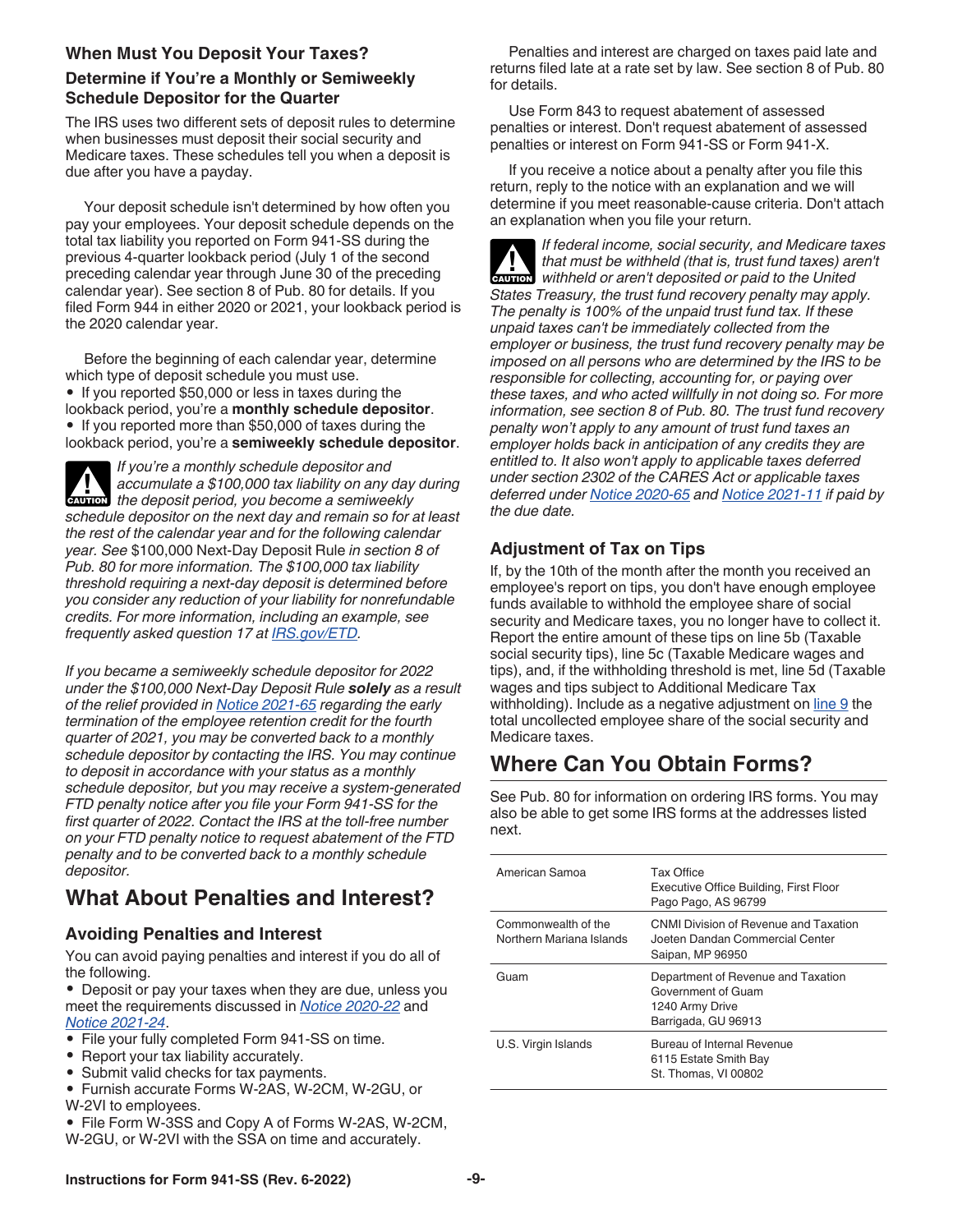# <span id="page-9-0"></span>**Specific Instructions: Part 1: Answer These Questions for This Quarter**

#### **1. Number of Employees Who Received Wages, Tips, or Other Compensation**

Enter the number of employees on your payroll for the pay period including June 12, September 12, or December 12, for the quarter indicated at the top of the Form 941-SS. Don't include:

- Household employees,
- Employees in nonpay status for the pay period,
- Farm employees,
- Pensioners, or
- Active members of the U.S. Armed Forces

#### **4. If No Wages, Tips, and Other Compensation Are Subject to Social Security or Medicare Tax . . .**

If no wages, tips, and compensation are subject to social security or Medicare tax, check the box on line 4. If this question doesn't apply to you, leave the box blank. For more information about exempt wages, see section 12 of Pub. 80. For religious exemptions, see section 4 of Pub. 15-A.

*If you're a governmental employer, wages you pay aren't automatically exempt from social security and*  **CAUTION** *Medicare taxes. Your employees may be covered by law or by a voluntary Section 218 Agreement with the SSA. For more information, see Pub. 963, Federal-State Reference Guide.*

*For purposes of these instructions, all references to "sick pay" mean ordinary sick pay, not "qualified sick leave wages" that are reported on line 5a(i) for leave taken after March 31, 2020, and before April 1, 2021, or reported on line 5a for leave taken after March 31, 2021, and before October 1, 2021.* **TIP**

#### **5a–5e. Taxable Social Security and Medicare Wages and Tips**

*Qualified sick leave wages and qualified family leave wages paid this quarter of 2022 for leave taken after*  Wages paid this quarter of 2022 for leave taken<br> **CAUTION** March 31, 2020, and before April 1, 2021, are *reported on lines 5a(i) and 5a(ii), respectively. Qualified sick leave wages and qualified family leave wages paid this quarter of 2022 for leave taken after March 31, 2021, and before October 1, 2021, are reported on line 5a.*

**5a. Taxable social security wages.** Enter the total wages, including qualified sick leave wages and qualified family leave wages paid this quarter of 2022 for leave taken after March 31, 2021, and before October 1, 2021; sick pay; and taxable fringe benefits subject to social security taxes you paid to your employees during the quarter. Don't include the qualified sick leave wages paid this quarter of 2022 that are reported on line 5a(i) or qualified family leave wages paid this quarter of 2022 that are reported on line 5a(ii) for leave taken after March 31, 2020, and before April 1, 2021. For this purpose, sick pay includes payments made by an insurance company to your employees for which you received timely notice from the insurance company. See section 6 of Pub.

15-A for more information about sick pay reporting. See the instructions for  $\frac{line\ 8}{line\ 8}$  for an adjustment that you may need to make on Form 941-SS for sick pay.

Enter the amount before payroll deductions. Don't include tips on this line. For information on types of wages subject to social security taxes, see section 4 of Pub. 80.

For 2022, the rate of social security tax on taxable wages, except for qualified sick leave wages and qualified family leave wages paid in 2022 for leave taken after March 31, 2020, and before April 1, 2021, is 6.2% (0.062) each for the employer and employee or 12.4% (0.124) for both. Stop paying social security tax on and entering an employee's wages on line 5a when the employee's taxable wages, including qualified sick leave wages paid in 2022 that are reported on line 5a(i), qualified family leave wages paid in 2022 that are reported on line 5a(ii), and tips, reach \$147,000 for the year. However, continue to withhold Medicare taxes for the whole year on all wages, including qualified sick leave wages paid in 2022, qualified family leave wages paid in 2022, and tips, even when the social security wage base of \$147,000 has been reached.

For purposes of the credit for qualified sick and family leave wages, qualified sick leave and family leave wages are wages for social security and Medicare tax purposes, determined without regard to the exclusions from the definition of employment under sections 3121(b)(1)–(22), that an employer pays that otherwise meet the requirements of the Emergency Paid Sick Leave Act (EPSLA) or the Emergency Family and Medical Leave Expansion Act (Expanded FMLA), as enacted under the FFCRA and amended for purposes of the ARP. However, don't include any wages otherwise excluded under section 3121(b) when reporting qualified sick and family leave wages on lines 5a, 5a(i), 5a(ii), 5c, and, if applicable, 5d. See the instructions for [line 11d](#page-13-0) for information about the credit for qualified sick and family leave wages for leave taken after March 31, 2021, and before October 1, 2021.

> line 5a (column 1) x  0.124 line 5a (column 2)

*EPSLA.* Employers with fewer than 500 employees and, for leave taken after March 31, 2021, and before October 1, 2021, certain governmental employers without regard to number of employees (except for the federal government and its agencies and instrumentalities unless described in section 501(c)(1)) are entitled to a credit if they provide paid sick leave to employees that otherwise meets the requirements of the EPSLA. Under the EPSLA, as amended for purposes of the ARP, wages are qualified sick leave wages if paid to employees that are unable to work or telework before October 1, 2021, because the employee:

1. Is subject to a federal, state (including U.S. territories), or local quarantine or isolation order related to COVID-19;

2. Has been advised by a health care provider to self-quarantine due to concerns related to COVID-19;

3. Is experiencing symptoms of COVID-19 and seeking a medical diagnosis; or, for leave taken after March 31, 2021, and before October 1, 2021, is seeking or awaiting the results of a diagnostic test for, or a medical diagnosis of, COVID-19 (and the employee has been exposed to COVID-19 or the employee's employer has requested such test or diagnosis), or the employee is obtaining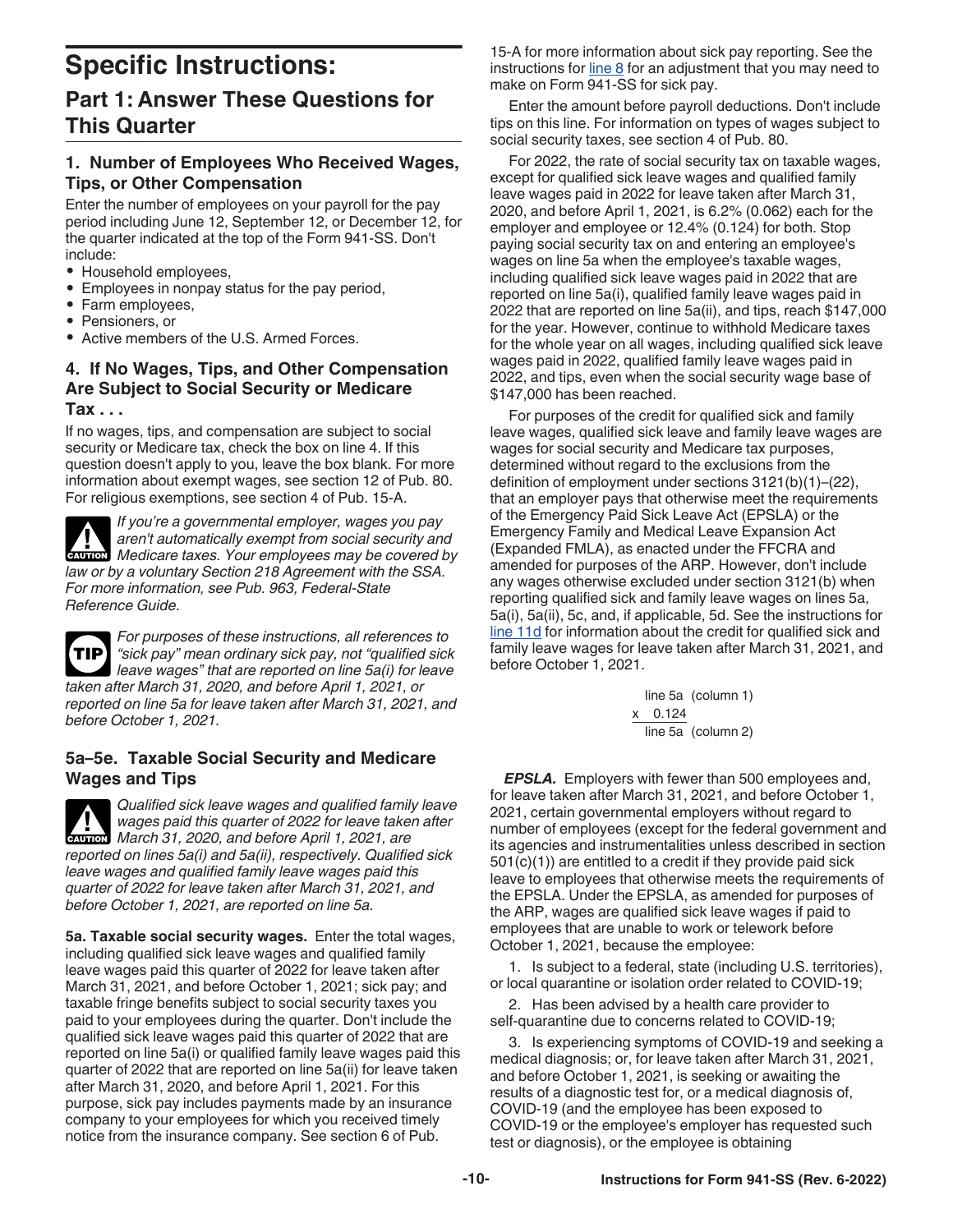<span id="page-10-0"></span>immunizations related to COVID-19 or recovering from an injury, disability, illness, or condition related to such immunization;

4. Is caring for an individual subject to an order described in (1) or who has been advised as described in (2);

5. Is caring for a son or daughter because the school or place of care for that child has been closed, or the childcare provider for that child is unavailable, due to COVID-19 precautions; or

6. Is experiencing any other substantially similar condition specified by the U.S. Department of Health and Human Services, which for leave taken after March 31, 2021, and before October 1, 2021, includes to accompany an individual to obtain immunization related to COVID-19, or to care for an individual who is recovering from any injury, disability, illness, or condition related to the immunization.

**Son or daughter.** A son or daughter must generally have been under 18 years of age or incapable of self-care because of a mental or physical disability. A son or daughter includes a biological child, adopted child, stepchild, foster child, legal ward, or a child for whom the employee assumes parental status and carries out the obligations of a parent.

*Limits on qualified sick leave wages.* The EPSLA, as amended for purposes of the ARP, provides different limitations for different circumstances under which qualified sick leave wages are paid. For paid sick leave qualifying under (1), (2), or (3) earlier, the amount of qualified sick leave wages is determined at the employee's regular rate of pay, but the wages may not exceed \$511 for any day (or portion of a day) for which the individual is paid sick leave. For paid sick leave qualifying under (4), (5), or (6) earlier, the amount of qualified sick leave wages is determined at two-thirds the employee's regular rate of pay, but the wages may not exceed \$200 for any day (or portion of a day) for which the individual is paid sick leave. The EPSLA also limits each individual to a maximum of up to 80 hours of paid sick leave in total for leave taken after March 31, 2020, and before April 1, 2021. The ARP resets this limit at 80 hours of paid sick leave for leave taken after March 31, 2021, and before October 1, 2021. Therefore, for leave taken after March 31, 2020, and before April 1, 2021, the maximum amount of paid sick leave wages can't exceed \$5,110 for an employee for leave under (1), (2), or (3), and it can't exceed \$2,000 for an employee for leave under (4), (5), or (6). These maximum amounts also reset and apply to leave taken after March 31, 2021, and before October 1, 2021.

For more information about qualified sick leave wages, go to *[IRS.gov/PLC](https://www.irs.gov/plc)*.

*Expanded FMLA.* Employers with fewer than 500 employees and, for leave taken after March 31, 2021, and before October 1, 2021, certain governmental employers without regard to number of employees (except for the federal government and its agencies and instrumentalities unless described in section 501(c)(1)) are entitled to a credit under the FFCRA, as amended for purposes of the ARP, if they provide paid family leave to employees that otherwise meets the requirements of the Expanded FMLA. For leave taken after March 31, 2020, and before April 1, 2021, wages are qualified family leave wages if paid to an employee who has been employed for at least 30 calendar days when an employee is unable to work or telework due to the need to care for a son or daughter under 18 years of age or incapable of self-care because of a mental or physical disability because the school or place of care for that child has been

closed, or the childcare provider for that child is unavailable, due to a public health emergency. See *Son or daughter*, earlier, for more information. For leave taken after March 31, 2021, and before October 1, 2021, the leave can be granted for any other reason provided by the EPSLA, as amended for purposes of the ARP.

For leave taken after March 31, 2020, and before April 1, 2021, the first 10 days for which an employee takes leave may be unpaid. During this period, employees may use other forms of paid leave, such as qualified sick leave, accrued sick leave, annual leave, or other paid time off. After an employee takes leave for 10 days, the employer must provide the employee paid leave (that is, qualified family leave wages) for up to 10 weeks. For leave taken after March 31, 2021, and before October 1, 2021, the 10-day rule discussed above doesn't apply and the paid leave can be provided for up to 12 weeks.

*Rate of pay and limit on wages.* The rate of pay must be at least two-thirds of the employee's regular rate of pay (as determined under the Fair Labor Standards Act of 1938), multiplied by the number of hours the employee otherwise would have been scheduled to work. For leave taken after March 31, 2020, and before April 1, 2021, the total qualified family leave wages can't exceed \$200 per day or \$10,000 in the aggregate per employee. For leave taken after March 31, 2021, and before October 1, 2021, the limit resets and the total qualified family leave wages can't exceed \$200 per day or \$12,000 in the aggregate per employee.

For more information about qualified family leave wages, go to *[IRS.gov/PLC](https://www.irs.gov/plc)*.

**5a(i). Qualified sick leave wages.** Enter the qualified taxable (subject to social security tax) sick leave wages you paid this quarter of 2022 to your employees for leave taken after March 31, 2020, and before April 1, 2021. Qualified sick leave wages for leave taken after March 31, 2020, and before April 1, 2021, aren't subject to the employer share of social security tax; therefore, the tax rate on these wages is 6.2% (0.062). Stop paying social security tax on and entering an employee's wages on line 5a(i) when the employee's taxable wages, including wages reported on line 5a, qualified sick leave wages reported on line 5a(i), qualified family leave wages reported on line 5a(ii), and tips, reach \$147,000 for the year. See the instructions for [line 5c](#page-11-0) for reporting Medicare tax on qualified sick leave wages, including the portion above the social security wage base.

For purposes of the credit for qualified sick and family leave wages, qualified sick leave wages are wages for social security and Medicare tax purposes, determined without regard to the exclusions from the definition of employment under sections 3121(b)(1)–(22), that an employer pays that otherwise meet the requirements of the EPSLA, as enacted under the FFCRA and amended by the COVID-related Tax Relief Act of 2020. However, don't include any wages otherwise excluded under section 3121(b) when reporting qualified sick leave wages on lines 5a(i), 5c, and, if applicable, 5d. See the instructions for [line 11b](#page-12-0) for information about the credit for qualified sick and family leave wages for leave taken after March 31, 2020, and before April 1, 2021.

> line 5a(i) (column 1) 0.062 line 5a(i) (column 2)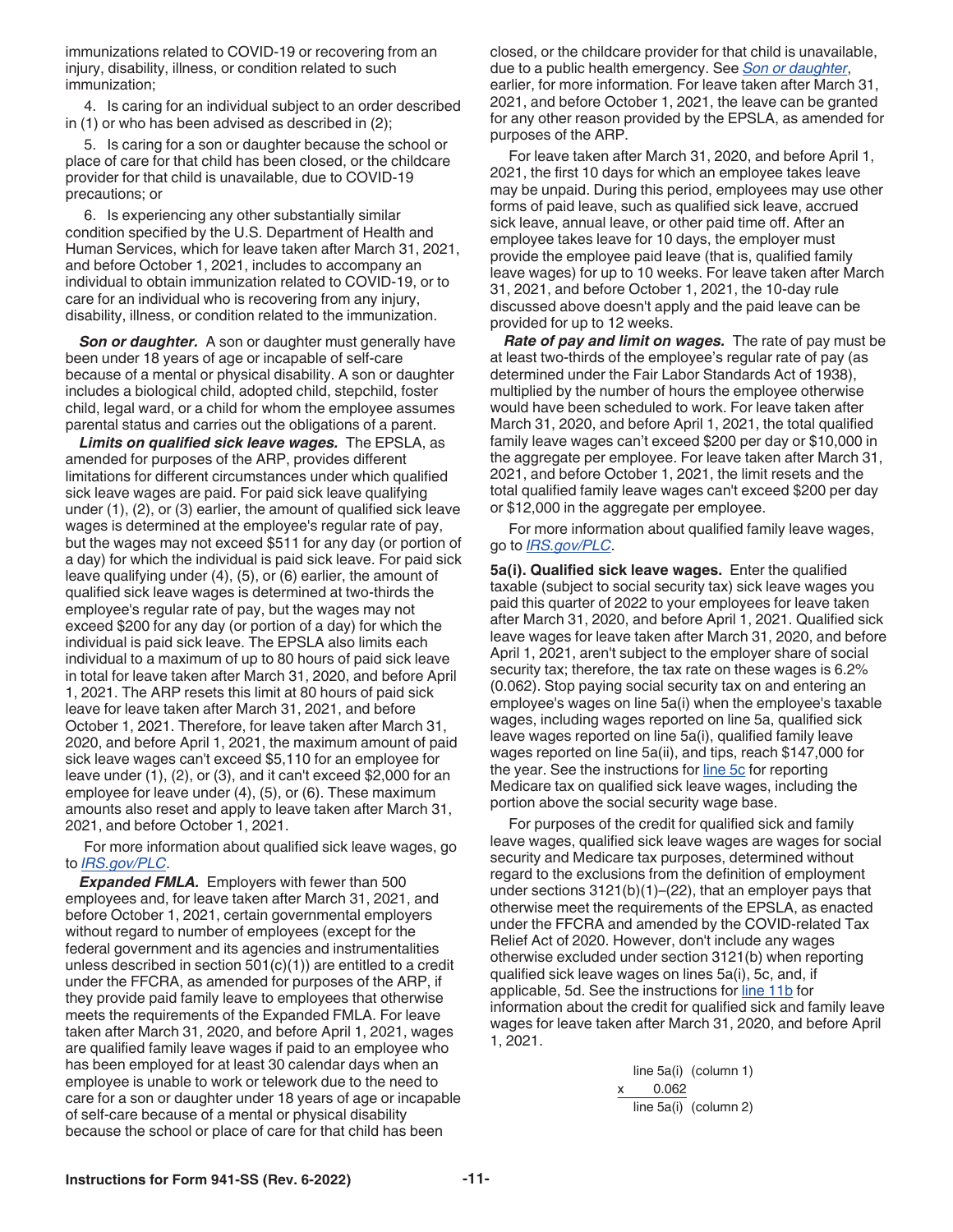<span id="page-11-0"></span>**5a(ii). Qualified family leave wages.** Enter the qualified taxable (subject to social security tax) family leave wages you paid this quarter of 2022 to your employees for leave taken after March 31, 2020, and before April 1, 2021. Qualified family leave wages for leave taken after March 31, 2020, and before April 1, 2021, aren't subject to the employer share of social security tax; therefore, the tax rate on these wages is 6.2% (0.062). Stop paying social security tax on and entering an employee's wages on line 5a(ii) when the employee's taxable wages, including wages reported on line 5a, qualified sick leave wages reported on line 5a(i), qualified family leave wages reported on line 5a(ii), and tips, reach \$147,000 for the year. See the instructions for line 5c for reporting Medicare tax on qualified family leave wages, including the portion above the social security wage base.

For purposes of the credit for qualified sick and family leave wages, qualified family leave wages are wages for social security and Medicare tax purposes, determined without regard to the exclusions from the definition of employment under sections 3121(b)(1)–(22), that an employer pays that otherwise meet the requirements of the Expanded FMLA, as enacted under the FFCRA and amended by the COVID-related Tax Relief Act of 2020. However, don't include any wages otherwise excluded under section 3121(b) when reporting qualified family leave wages on lines 5a(ii), 5c, and, if applicable, 5d. See the instructions for [line 11b](#page-12-0) for information about the credit for qualified sick and family leave wages for leave taken after March 31, 2020, and before April 1, 2021.

> line 5a(ii) (column 1) 0.062 line 5a(ii) (column 2)

**5b. Taxable social security tips.** Enter all tips your employees reported to you during the quarter until the total of the tips and taxable wages, including wages reported on line 5a, qualified sick leave wages reported on line 5a(i), and qualified family leave wages reported on line 5a(ii), for an employee reach \$147,000 for the year. Include all tips your employee reported to you even if you were unable to withhold the employee tax of 6.2%. You will reduce your total taxes by the amount of any uncollected employee share of social security and Medicare taxes on tips later on line 9; see *[Current quarter's adjustments for tips and group-term life](#page-12-0) [insurance](#page-12-0)*, later. Don't include service charges on line 5b. For details about the difference between tips and service charges, see Rev. Rul. 2012-18, 2012-26 I.R.B. 1032, available at *[IRS.gov/irb/2012-26\\_IRB#RR-2012-18](https://www.irs.gov/irb/2012-26_IRB#RR-2012-18)*.

Your employee must report cash tips to you by the 10th day of the month after the month the tips are received. Cash tips include tips paid by cash, check, debit card, and credit card. The report should include charged tips (for example, credit and debit card charges) you paid over to the employee for charge customers, tips the employee received directly from customers, and tips received from other employees under any tip-sharing arrangement. Both directly and indirectly tipped employees must report tips to you. No report is required for months when tips are less than \$20. Employees may use Form 4070 (available only in Pub. 1244) or submit a written statement or electronic tip record.

Don't include allocated tips on this line. Instead, report them on Form 8027. Allocated tips aren't reportable on Form 941-SS and aren't subject to withholding of social security or Medicare taxes.

> line 5b (column 1) x   0.124 line 5b (column 2)

**5c. Taxable Medicare wages & tips.** Enter all wages, including qualified sick leave wages paid this quarter of 2022, and qualified family leave wages paid this quarter of 2022; tips; sick pay; and taxable fringe benefits that are subject to Medicare tax. Unlike social security wages, there is no limit on the amount of wages subject to Medicare tax.

The rate of Medicare tax is 1.45% (0.0145) each for the employer and employee or 2.9% (0.029) for both. Include all tips your employees reported during the quarter, even if you were unable to withhold the employee tax of 1.45%.

> line 5c (column 1) x   0.029 line 5c (column 2)

For more information on tips, see section 5 of Pub. 80. See the instructions for  $line 8$  for an adjustment that you may need to make on Form 941-SS for sick pay.

**5d. Taxable wages & tips subject to Additional Medicare Tax withholding.** Enter all wages, including qualified sick leave wages paid this quarter of 2022, and qualified family leave wages paid this quarter of 2022; tips; sick pay; and taxable fringe benefits that are subject to Additional Medicare Tax withholding. You're required to begin withholding Additional Medicare Tax in the pay period in which you pay wages in excess of \$200,000 to an employee and continue to withhold it each pay period until the end of the calendar year. Additional Medicare Tax is only imposed on the employee. There is no employer share of Additional Medicare Tax. All wages that are subject to Medicare tax are subject to Additional Medicare Tax withholding if paid in excess of the \$200,000 withholding threshold.

For more information on what wages are subject to Medicare tax, see the chart, *Special Rules for Various Types of Employment and Payments*, in section 12 of Pub. 80. For more information on Additional Medicare Tax, go to *[IRS.gov/](https://www.irs.gov/admt)* **[ADMT](https://www.irs.gov/admt)**. See the instructions for [line 8](#page-12-0) for an adjustment that you may need to make on Form 941-SS for sick pay.

Once wages and tips exceed the \$200,000 withholding threshold, include all tips your employees reported during the quarter, even if you were unable to withhold the employee tax of 0.9%.

> line 5d (column 1) x     0.009 line 5d (column 2)

**5e. Total social security and Medicare taxes.** Add the column 2 amounts on lines 5a–5d. Enter the result on line 5e.

#### **5f. Section 3121(q) Notice and Demand—Tax Due on Unreported Tips**

Enter the tax due from your Section 3121(q) Notice and Demand on line 5f. The IRS issues a Section 3121(q) Notice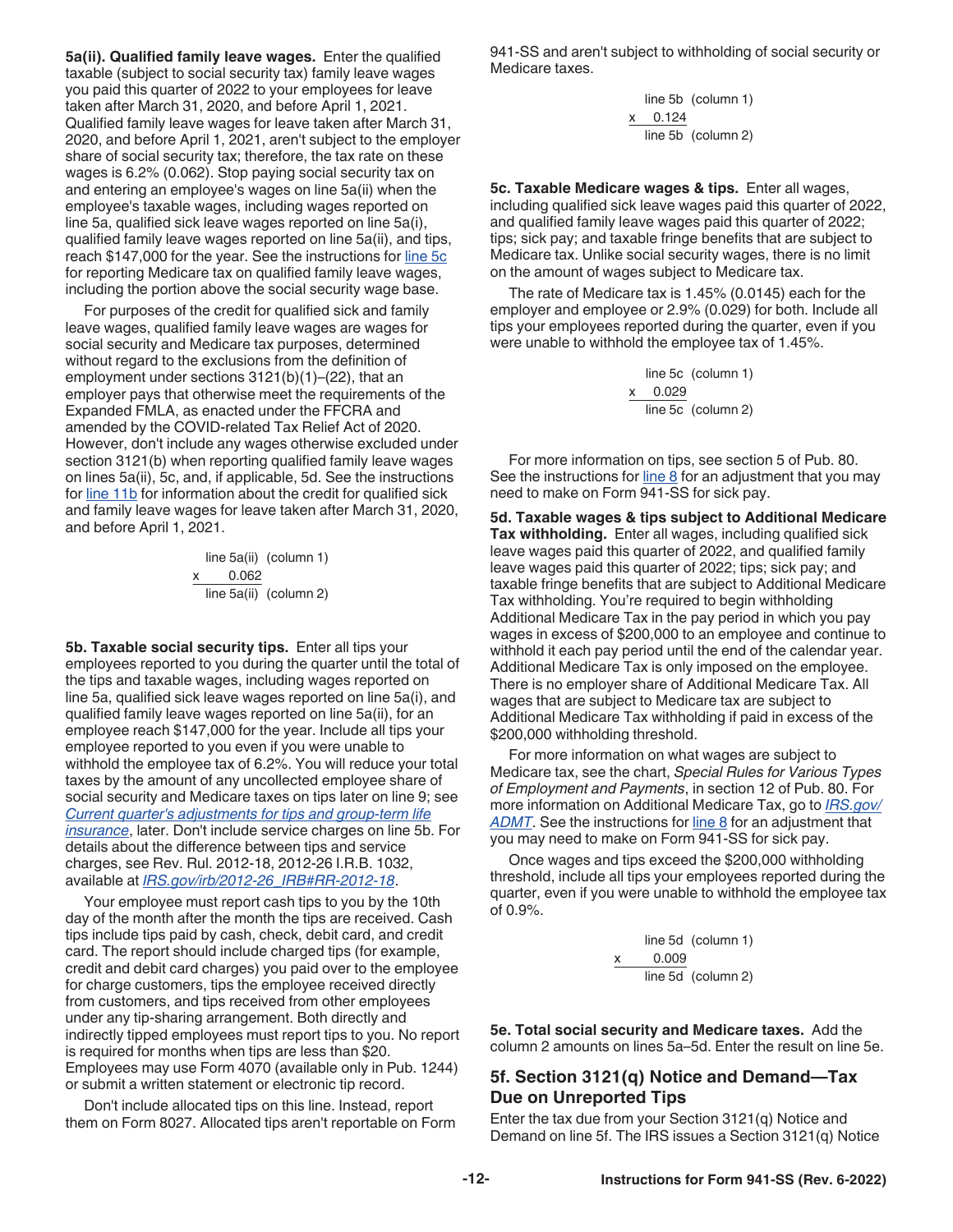<span id="page-12-0"></span>and Demand to advise an employer of the amount of tips received by employees who failed to report or underreported tips to the employer. An employer isn't liable for the employer share of the social security and Medicare taxes on unreported tips until notice and demand for the taxes is made to the employer by the IRS in a Section 3121(q) Notice and Demand. The tax due may have been determined from tips reported to the IRS on employees' Forms 4137, Social Security and Medicare Tax on Unreported Tip Income, or other tips that weren't reported to their employer as determined by the IRS during an examination. For additional information, see *[Rev. Rul. 2012-18](https://www.irs.gov/irb/2012-26_IRB#RR-2012-18)*.

Deposit the tax within the time period required under your deposit schedule to avoid any possible deposit penalty. The tax is treated as accumulated by the employer on the "Date of Notice and Demand" as printed on the Section 3121(q) Notice and Demand. The employer must include this amount on the appropriate line of the record of federal tax liability (Part 2 of Form 941-SS for a monthly schedule depositor or Schedule B (Form 941) for a semiweekly schedule depositor).

#### **6. Total Taxes Before Adjustments**

Add the total social security and Medicare taxes before adjustments (line 5e) and any tax due under a Section 3121(q) Notice and Demand (line 5f). Enter the result on line 6.

## **7–9. Tax Adjustments**

Enter tax amounts on lines 7–9 that result from current quarter adjustments. Use a minus sign (if possible) to show an adjustment that decreases the total taxes shown on line 6 instead of parentheses. Doing so enhances the accuracy of our scanning software. For example, enter "-10.59" instead of "(10.59)." However, if your software only allows for parentheses in entering negative amounts, you may use them.

**Current quarter's adjustments.** In certain cases, you must adjust the amounts you entered as social security and Medicare taxes in column 2 of lines 5a–5d to figure your correct tax liability for this quarter's Form 941-SS. See section 9 of Pub. 80.

*7. Current quarter's adjustment for fractions of cents.*  Enter adjustments for fractions of cents (due to rounding) relating to the employee share of social security and Medicare taxes withheld. The employee share of amounts shown in column 2 of lines 5a–5d may differ slightly from amounts actually withheld from employees' pay due to the rounding of social security and Medicare taxes based on statutory rates. This adjustment may be a positive or negative adjustment.

*8. Current quarter's adjustment for sick pay.* If your third-party payer of sick pay that isn't your agent (for example, an insurance company) transfers the liability for the employer share of the social security and Medicare taxes to you, enter a negative adjustment on line 8 for the employee share of social security and Medicare taxes that were withheld and deposited by your third-party sick pay payer on the sick pay. If you're the third-party sick pay payer and you transferred the liability for the employer share of the social security and Medicare taxes to the employer, enter a negative adjustment on line 8 for any employer share of these taxes required to be paid by the employer. The sick pay should be included on line 5a, line 5c, and, if the withholding threshold is met, line 5d.

No adjustment is reported on line 8 for sick pay that is paid through a third party as an employer's agent. An employer's agent bears no insurance risk and is reimbursed on a cost-plus-fee basis for payment of sick pay and similar amounts. If an employer uses an agent to pay sick pay, the employer reports the wages on line 5a, line 5c, and, if the withholding threshold is met, line 5d, unless the employer has an agency agreement with the third-party payer that requires the third-party payer to do the collecting, reporting, and/or paying or depositing employment taxes on the sick pay. See section 6 of Pub. 15-A for more information about sick pay reporting.

*9. Current quarter's adjustments for tips and group-term life insurance.* Enter a negative adjustment for:

• Any uncollected employee share of social security and Medicare taxes on tips, and

• The uncollected employee share of social security and Medicare taxes on group-term life insurance premiums paid for former employees.

See the General Instructions for Forms W-2 and W-3 for information on how to report the uncollected employee share of social security and Medicare taxes on tips and group-term life insurance on Form W-2.

**Prior quarter's adjustments.** If you need to correct any adjustment reported on a previously filed Form 941-SS, complete and file Form 941-X. Form 941-X is an adjusted return or claim for refund and is filed separately from Form 941-SS. See section 9 of Pub. 80.

## **10. Total Taxes After Adjustments**

Combine the amounts shown on lines 6–9 and enter the result on line 10.

## **11a. Qualified Small Business Payroll Tax Credit for Increasing Research Activities**

Enter the amount of the credit from Form 8974, line 12.

*If you enter an amount on line 11a, you must attach Form 8974. The December 2017 revision of Form*  **Profilm 8974.** The December 2017 revision of Form 8974 instructs you to enter the amount from Form *8974, line 12, on Form 941-SS, line 11. Instead, the amount from Form 8974, line 12, should be entered on Form 941-SS, line 11a.*

*Form 941-SS and these instructions use the terms "nonrefundable" and "refundable" when discussing credits. The term "nonrefundable" means the portion of the credit which is limited by law to the amount of certain taxes. The term "refundable" means the portion of the credit which is in excess of those taxes.* **TIP**

#### **11b. Nonrefundable Portion of Credit for Qualified Sick and Family Leave Wages for Leave Taken After March 31, 2020, and Before April 1, 2021**

*Complete line 11b only if qualified sick leave wages and/or qualified family leave wages were paid this*  and/or qualified family leave wages were paid this quarter of 2022 for leave taken after March 31, 2020, *and before April 1, 2021.*

Certain private employers with fewer than 500 employees that provide paid sick leave under the [EPSLA](#page-9-0) and/or provide paid family leave under the **Expanded FMLA** are eligible to claim the credit for qualified sick and family leave wages for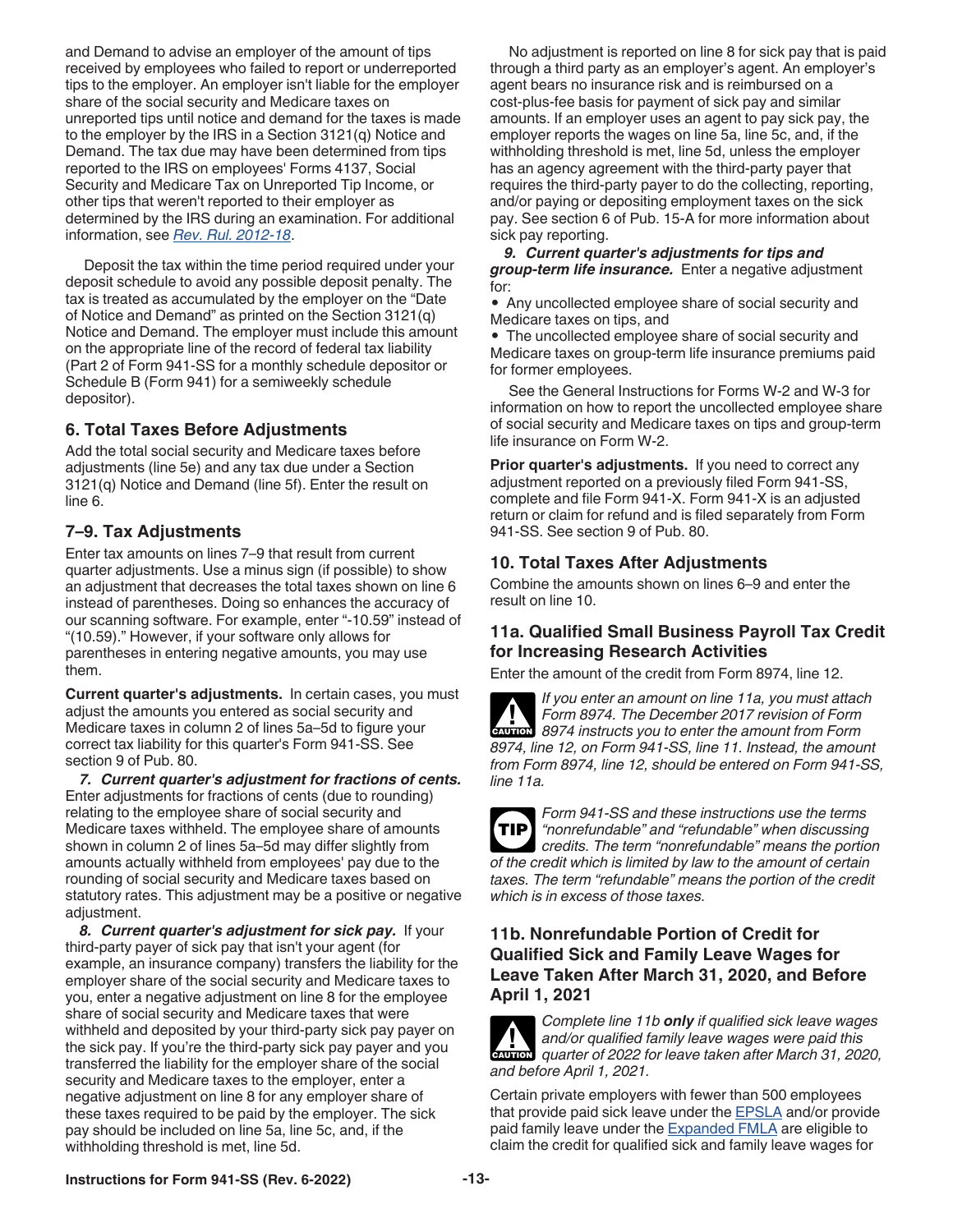<span id="page-13-0"></span>leave taken after March 31, 2020, and before April 1, 2021. For purposes of this credit, qualified sick leave wages and qualified family leave wages are wages for social security and Medicare tax purposes, determined without regard to the exclusions from the definition of employment under sections 3121(b)(1)–(22), that an employer pays that otherwise meet the requirements of the EPSLA or Expanded FMLA. Enter the nonrefundable portion of the credit for qualified sick and family leave wages from [Worksheet 1,](#page-20-0) Step 2, line 2j. The credit for qualified sick and family leave wages consists of the qualified sick leave wages, the qualified family leave wages, the qualified health plan expenses allocable to those wages, and the employer share of Medicare tax allocable to those wages. The nonrefundable portion of the credit is limited to the employer share of social security tax reported on Form 941-SS, lines 5a and 5b, after that share is first reduced by any credit claimed on Form 8974 for the qualified small business payroll tax credit for increasing research activities, any credit to be claimed on Form 5884-C for the work opportunity credit for qualified tax-exempt organizations hiring qualified veterans, and/or any credit to be claimed on Form 5884-D for the disaster credit for qualified tax-exempt organizations.

*If you're a third-party payer of sick pay that isn't an agent (for example, an insurance company) and you're claiming the credit for qualified sick and family leave wages for amounts paid to your own employees, the amount of the employer share of social security tax reported on line 5a must be reduced by any adjustment you make on line 8 for the employer share of social security tax transferred to your client. If you received a Section 3121(q) Notice and Demand for tax due on unreported tips (Letter 3263 or Letter 4520) during the quarter, you report the amount for the employer share of social security tax and Medicare tax on Form 941-SS, line 5f. Letter 3263 or Letter 4520 includes an attachment that shows the employer share of social security tax. This amount of the employer share of social security tax can also be reduced by the nonrefundable portion of the credit. See [Worksheet 1](#page-20-0) to figure your credit.* **CAUTION !**

Any credit in excess of the remaining amount of the employer share of social security tax is refundable and reported on Form 941-SS, line 13c. For more information on the credit for qualified sick and family leave wages, go to *[IRS.gov/PLC](https://www.irs.gov/plc)*.

**Qualified health plan expenses allocable to qualified sick leave and family leave wages.** The credit for qualified sick leave wages and qualified family leave wages is increased to cover the qualified health plan expenses that are properly allocable to the qualified leave wages for which the credit is allowed. These qualified health plan expenses are amounts paid or incurred by the employer to provide and maintain a group health plan but only to the extent such amounts are excluded from the employees' income as coverage under an accident or health plan. The amount of qualified health plan expenses generally includes both the portion of the cost paid by the employer and the portion of the cost paid by the employee with pre-tax salary reduction contributions. However, qualified health plan expenses don't include amounts that the employee paid for with after-tax contributions. For more information, go to *[IRS.gov/PLC](https://www.irs.gov/plc)*.



#### **11d. Nonrefundable Portion of Credit for Qualified Sick and Family Leave Wages for Leave Taken After March 31, 2021, and Before October 1, 2021**

*Complete line 11d only if qualified sick leave wages and/or qualified family leave wages were paid this quarter of 2022 for leave taken after March 31, 2021, and before October 1, 2021.* **CAUTION !**

Employers with fewer than 500 employees and certain governmental employers without regard to number of employees (except for the federal government and its agencies and instrumentalities unless described in section 501(c)(1)) are entitled to a credit if they provide paid sick leave to employees that otherwise meets the requirements of the [EPSLA,](#page-9-0) as amended for purposes of the ARP, and/or provide paid family leave to employees that otherwise meets the requirements under the [Expanded FMLA](#page-10-0), as amended for purposes of the ARP, for qualified sick and family leave wages for leave taken after March 31, 2021, and before October 1, 2021. For purposes of this credit, qualified sick leave wages and qualified family leave wages are wages for social security and Medicare tax purposes, determined without regard to the exclusions from the definition of employment under sections 3121(b)(1)–(22), that an employer pays that otherwise meet the requirements of the EPSLA or Expanded FMLA, as enacted under the FFCRA and amended for purposes of the ARP. Enter the nonrefundable portion of the credit for qualified sick and family leave wages from [Worksheet 2,](#page-21-0) Step 2, line 2p.

The credit for qualified sick and family leave wages consists of the:

• Qualified sick leave wages and/or qualified family leave wages;

• [Qualified health plan expenses allocable to qualified sick](#page-14-0)  [leave and family leave wages](#page-14-0);

• [Collectively bargained defined benefit pension plan](#page-14-0) [contributions,](#page-14-0) subject to the qualified leave wage limitations, allocable to the qualified sick and family leave wages;

• [Collectively bargained apprenticeship program](#page-14-0)  [contributions,](#page-14-0) subject to the qualified leave wage limitations, allocable to the qualified sick and family leave wages; and • Employer share of social security and Medicare tax allocable to the qualified sick and family leave wages.

The nonrefundable portion of the credit is limited to the employer share of Medicare tax reported on Form 941-SS, line 5c. You can't claim the credit for leave taken after March 31, 2021, and before October 1, 2021, if, during the applicable quarter in which the leave was taken, you provided the leave in a manner that discriminates in favor of highly compensated employees, full-time employees, or employees on the basis of employment tenure when making qualified sick and/or family leave available to employees. See *[Highly compensated employee](#page-14-0)*, later, for the definition.

For leave taken after March 31, 2021, and before October 1, 2021, the credit for qualified sick and family leave wages is reduced by the amount of the credit allowed under section 41 (for the credit for increasing research activities) with respect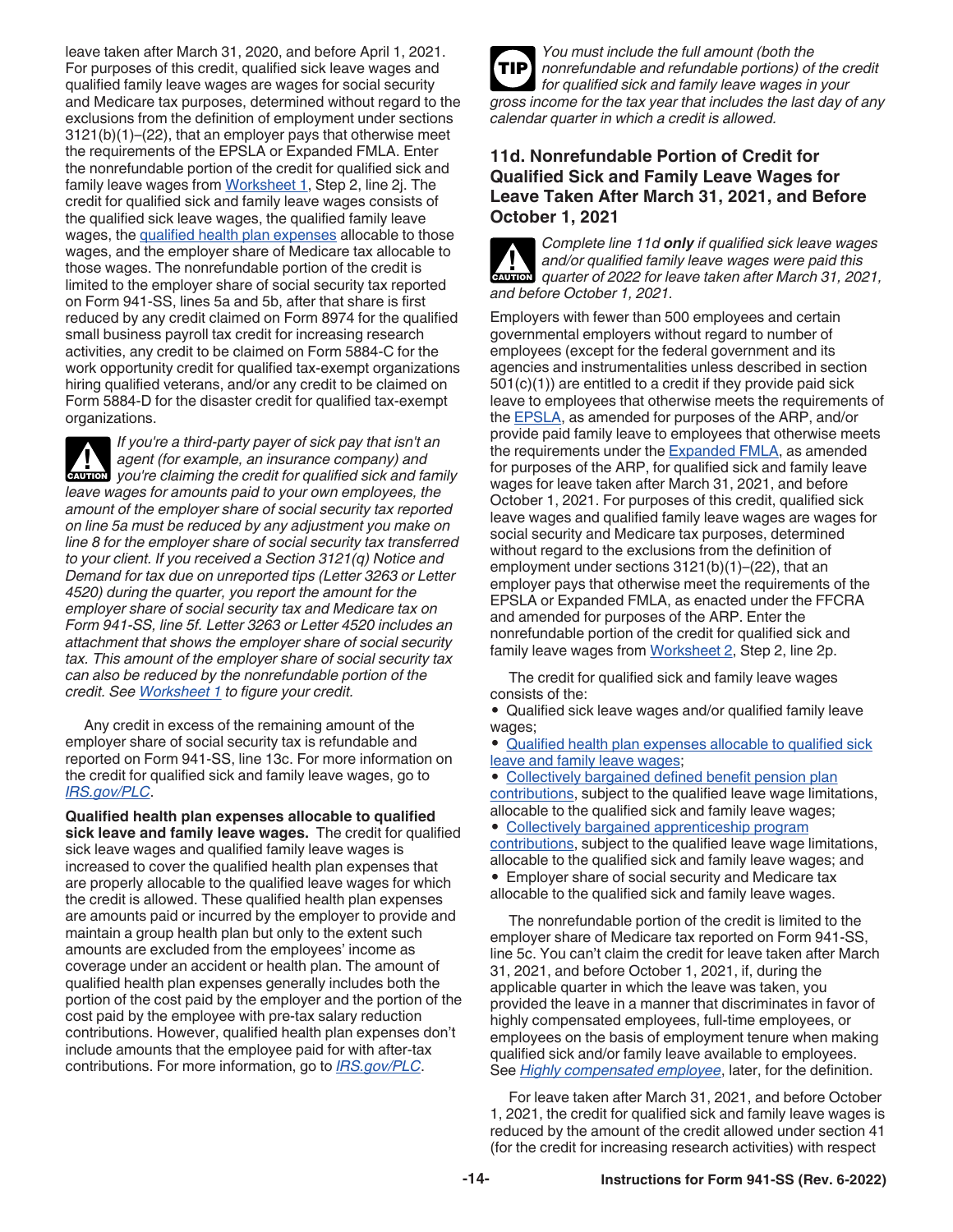<span id="page-14-0"></span>to wages taken into account for determining the credit for qualified sick and family leave wages; and any wages taken into account in determining the credit for qualified sick and family leave wages can't be taken into account as wages for purposes of the credits under sections 45A, 45P, 45S, and 51. For leave taken after March 31, 2021, and before October 1, 2021, qualified wages also don't include wages that were used as payroll costs in connection with a Shuttered Venue Operator Grant under section 324 of the Economic Aid to Hard-Hit Small Businesses, Nonprofits, and Venues Act; or a restaurant revitalization grant under section 5003 of the ARP. Employers can receive both a Small Business Interruption Loan under the Paycheck Protection Program (PPP) and the credit for qualified sick and family leave wages; however, employers can't receive both loan forgiveness and a credit for the same wages. The same wages can't be treated as both qualified sick leave wages and qualified family leave wages.

*If you're a third-party payer of sick pay that isn't an agent (for example, an insurance company) and*  **z** *you're claiming the credit for qualified sick and family*  $\frac{1}{2}$  *<i>caution*  $\frac{1}{2}$  *you're claiming the credit for qualified sick and family leave wages for amounts paid to your own employees, the amount of the employer share of Medicare tax reported on line 5c must be reduced by any adjustment you make on line 8 for the employer share of Medicare tax transferred to your client. If you received a Section 3121(q) Notice and Demand for tax due on unreported tips (Letter 3263 or Letter 4520) during the quarter, you report the amount for the employer share of social security tax and Medicare tax on Form 941-SS, line 5f. Letter 3263 or Letter 4520 includes an attachment that shows the employer share of Medicare tax. This amount of the employer share of Medicare tax can also be reduced by the nonrefundable portion of the credit. See [Worksheet 2](#page-21-0) to figure your credit.*

Any credit in excess of the remaining amount of the employer share of Medicare tax is refundable and reported on Form 941-SS, line 13e. For more information on the credit for qualified sick and family leave wages, go to *[IRS.gov/PLC](https://www.irs.gov/plc)*.

**Qualified health plan expenses allocable to qualified sick leave and family leave wages.** The credit for qualified sick leave wages and qualified family leave wages is increased to cover the qualified health plan expenses that are properly allocable to the qualified leave wages for which the credit is allowed. These qualified health plan expenses are amounts paid or incurred by the employer to provide and maintain a group health plan but only to the extent such amounts are excluded from the employees' income as coverage under an accident or health plan. The amount of qualified health plan expenses generally includes both the portion of the cost paid by the employer and the portion of the cost paid by the employee with pre-tax salary reduction contributions. However, qualified health plan expenses don't include amounts that the employee paid for with after-tax contributions. For more information, go to *[IRS.gov/PLC](https://www.irs.gov/plc)*.

**Collectively bargained defined benefit pension plan contributions.** For purposes of qualified sick and family leave wages, collectively bargained defined benefit pension plan contributions are contributions for a calendar quarter that are:

• Paid or incurred by an employer on behalf of its employees to a defined benefit plan, as defined in section 414(j), which meets the requirements of section 401(a);

• Made based on a pension contribution rate; and

• Required to be made under the terms of a collective bargaining agreement in effect for the quarter.

*Pension contribution rate.* The pension contribution rate is the contribution rate that the employer is obligated to pay under the terms of a collective bargaining agreement to a defined benefit plan, as the rate is applied to contribution base units, as defined by section 4001(a)(11) of the Employee Retirement Income Security Act of 1974 (ERISA).

*Allocation rules.* The amount of collectively bargained defined benefit pension plan contributions allocated to qualified sick leave wages and/or qualified family leave wages in a quarter is the pension contribution rate (expressed as an hourly rate) multiplied by the number of hours qualified sick leave wages and/or qualified family leave wages were provided to employees covered under the collective bargaining agreement during the quarter.

**Collectively bargained apprenticeship program contributions.** For purposes of qualified sick and family leave wages, collectively bargained apprenticeship program contributions are contributions for a calendar quarter that are:

• Paid or incurred by an employer on behalf of its employees to a registered apprenticeship program, which is an apprenticeship registered under the National Apprenticeship Act of August 16, 1937, and meets the standards of Federal Regulations under subpart A of Part 29 and Part 30 of title 29; • Made based on an apprenticeship program contribution

rate; and • Required to be made under the terms of a collective bargaining agreement in effect for the quarter.

*Apprenticeship program contribution rate.* The apprenticeship program contribution rate is the contribution rate that the employer is obligated to pay under the terms of a collective bargaining agreement for benefits under a registered apprenticeship program, as the rate is applied to contribution base units, as defined by section 4001(a)(11) of ERISA.

*Allocation rules.* The amount of collectively bargained apprenticeship program contributions allocated to qualified sick leave wages and/or qualified family leave wages in a quarter is the apprenticeship program contribution rate (expressed as an hourly rate) multiplied by the number of hours qualified sick leave wages and/or qualified family leave wages were provided to employees covered under the collective bargaining agreement during the quarter.

**Highly compensated employee.** A highly compensated employee is an employee who meets either of the following tests.

1. The employee was a 5% owner at any time during the year or the preceding year.

2. The employee received more than \$130,000 in pay for the preceding year.

You can choose to ignore test (2) if the employee wasn't also in the top 20% of employees when ranked by pay for the preceding year.

#### **11g. Total Nonrefundable Credits**

Add lines 11a, 11b, and 11d. Enter the total on line 11g.

#### **12. Total Taxes After Adjustments and Nonrefundable Credits**

Subtract line 11g from line 10 and enter the result on line 12. The amount entered on line 12 can't be less than zero.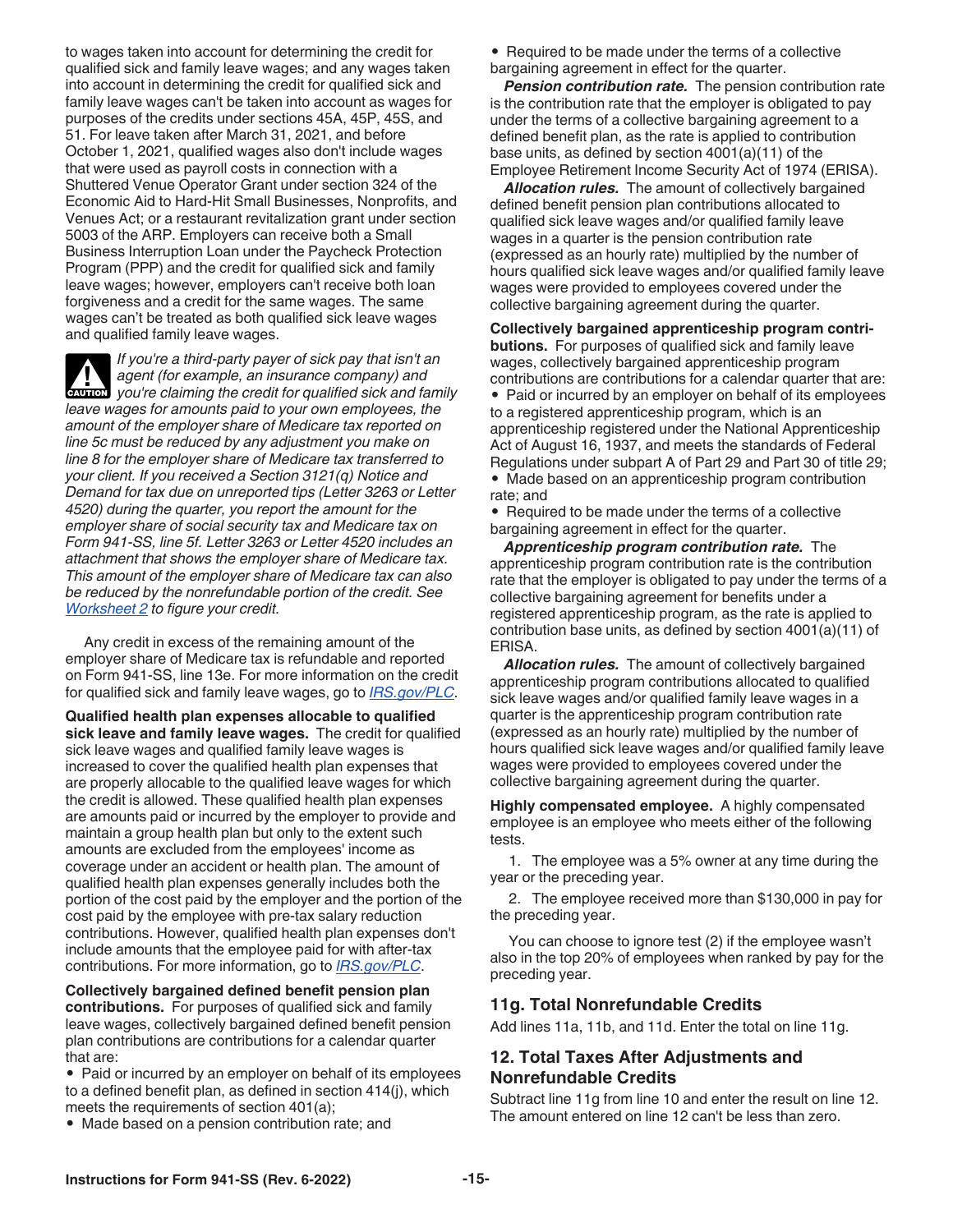<span id="page-15-0"></span>• **If line 12 is less than \$2,500 or line 12 on the prior quarterly return was less than \$2,500, and you didn't incur a \$100,000 next-day deposit obligation during the current quarter.** You may pay the amount with Form 941-SS or you may deposit the amount. To avoid a penalty, you must pay any amount you owe in full with a timely filed return or you must deposit any amount you owe before the due date of the return. For more information on paying with a timely filed return, see the instructions for line 14, later.

• **If line 12 is \$2,500 or more and line 12 on the prior quarterly return was \$2,500 or more, or if you incurred a \$100,000 next-day deposit obligation during the current quarter.** You must make required deposits according to your deposit schedule. See *[Notice 2020-22](https://www.irs.gov/irb/2020-17_IRB#NOT-2020-22)* and *[Notice 2021-24](https://www.irs.gov/irb/2021-18_IRB#NOT-2021-24)*  for information on reducing deposits for certain credits. The amount shown on line 12 must equal the "Total liability for quarter" shown on line 16 or the "Total liability for the quarter" shown on Schedule B (Form 941). For more information, see the [line 16](#page-16-0) instructions, later.

For more information and rules about federal tax deposits, see *[Depositing Your Taxes](#page-7-0)*, earlier, and section 8 of Pub. 80.

*If you're a semiweekly schedule depositor, you must complete Schedule B (Form 941). If you fail to*  **COMPLETE Schedule B (Form 941). If you fail to complete and submit Schedule B (Form 941), the** *IRS may assess deposit penalties based on available information.*

## **13a. Total Deposits for This Quarter**

Enter your deposits for this quarter, including any overpayment from a prior quarter that you applied to this return. Also include in the amount shown any overpayment that you applied from filing Form 941-X, 944-X, or 944-X (SP) in the current quarter. Don't include any amount that you didn't deposit because you reduced your deposits in anticipation of the credit for qualified sick and family leave wages, as discussed in *[Notice 2020-22](https://www.irs.gov/irb/2020-17_IRB#NOT-2020-22)* and *[Notice 2021-24](https://www.irs.gov/irb/2021-18_IRB#NOT-2021-24)*.

#### **13c. Refundable Portion of Credit for Qualified Sick and Family Leave Wages for Leave Taken After March 31, 2020, and Before April 1, 2021**



*Complete line 13c only if qualified sick leave wages and/or qualified family leave wages were paid this*  and/or qualified family leave wages were paid this quarter of 2022 for leave taken after March 31, 2020, *and before April 1, 2021.*

Certain private employers with fewer than 500 employees that provide paid sick leave under the **EPSLA** and/or provide paid family leave under the [Expanded FMLA](#page-10-0) are eligible to claim the credit for qualified sick and family leave wages. Enter the refundable portion of the credit for qualified sick and family leave wages from [Worksheet 1,](#page-20-0) Step 2, line 2k. The credit for qualified sick and family leave wages consists of the qualified sick leave wages, the qualified family leave wages, the [qualified health plan expenses](#page-13-0) allocable to those wages, and the employer share of Medicare tax allocable to those wages. The refundable portion of the credit is allowed after the employer share of social security tax is reduced to zero by nonrefundable credits that are applied against the employer share of social security tax.

#### **13e. Refundable Portion of Credit for Qualified Sick and Family Leave Wages for Leave Taken After March 31, 2021, and Before October 1, 2021**

*Complete line 13e only if qualified sick leave wages and/or qualified family leave wages were paid this quarter of 2022 for leave taken after March 31, 2021, and before October 1, 2021.* **CAUTION !**

Employers with fewer than 500 employees and certain governmental employers without regard to number of employees (except for the federal government and its agencies and instrumentalities unless described in section 501(c)(1)) are entitled to a credit if they provide paid sick leave to employees that otherwise meets the requirements of the [EPSLA,](#page-9-0) as amended for purposes of the ARP, and/or provide paid family leave to employees that otherwise meets the requirements under the **[Expanded FMLA](#page-10-0)**, as amended for purposes of the ARP, for leave taken after March 31, 2021, and before October 1, 2021. Enter the refundable portion of the credit for qualified sick and family leave wages from [Worksheet 2](#page-21-0), Step 2, line 2q. The refundable portion of the credit is allowed after the employer share of Medicare tax is reduced to zero by nonrefundable credits that are applied against the employer share of Medicare tax.

## **13g. Total Deposits and Refundable Credits**

Add lines 13a, 13c, and 13e. Enter the total on line 13g.

#### **14. Balance Due**

If line 12 is more than line 13g, enter the difference on line 14. Otherwise, see the instructions for [line 15](#page-16-0), later.

#### **Never make an entry on both lines 14 and 15.**

You don't have to pay if line 14 is under \$1. Generally, you should have a balance due only if your total taxes after adjustments and nonrefundable credits (line 12) for the current quarter or prior quarter are less than \$2,500, and you didn't incur a \$100,000 next-day deposit obligation during the current quarter. However, see section 8 of Pub. 80 for information about payments made under the accuracy of deposits rule.

If you were required to make federal tax deposits, pay the amount shown on line 14 by EFT. If you weren't required to make federal tax deposits (see *[Must You Deposit Your](#page-7-0)  [Taxes](#page-7-0)*, earlier) or you're a monthly schedule depositor making a payment under the accuracy of deposits rule, you may pay the amount shown on line 14 by EFT, credit card, debit card, check, money order, or EFW. For more information on electronic payment options, go to *[IRS.gov/](https://www.irs.gov/payments) [Payments](https://www.irs.gov/payments)*.

If you pay by EFT, credit card, or debit card, file your return using the *Without a payment* address under *[Where](#page-7-0)  [Should You File](#page-7-0)*, earlier, and don't file Form 941-V(SS), Payment Voucher.

If you pay by check or money order, make it payable to "United States Treasury." Enter your EIN, "Form 941-SS," and the tax period ("1st Quarter 2022," "2nd Quarter 2022," "3rd Quarter 2022," or "4th Quarter 2022") on your check or money order. Complete Form 941-V(SS) and enclose it with Form 941-SS.

If line 12 is \$2,500 or more on both your prior and current quarter Form 941-SS, and you've deposited all taxes when due, the balance due on line 14 should be zero.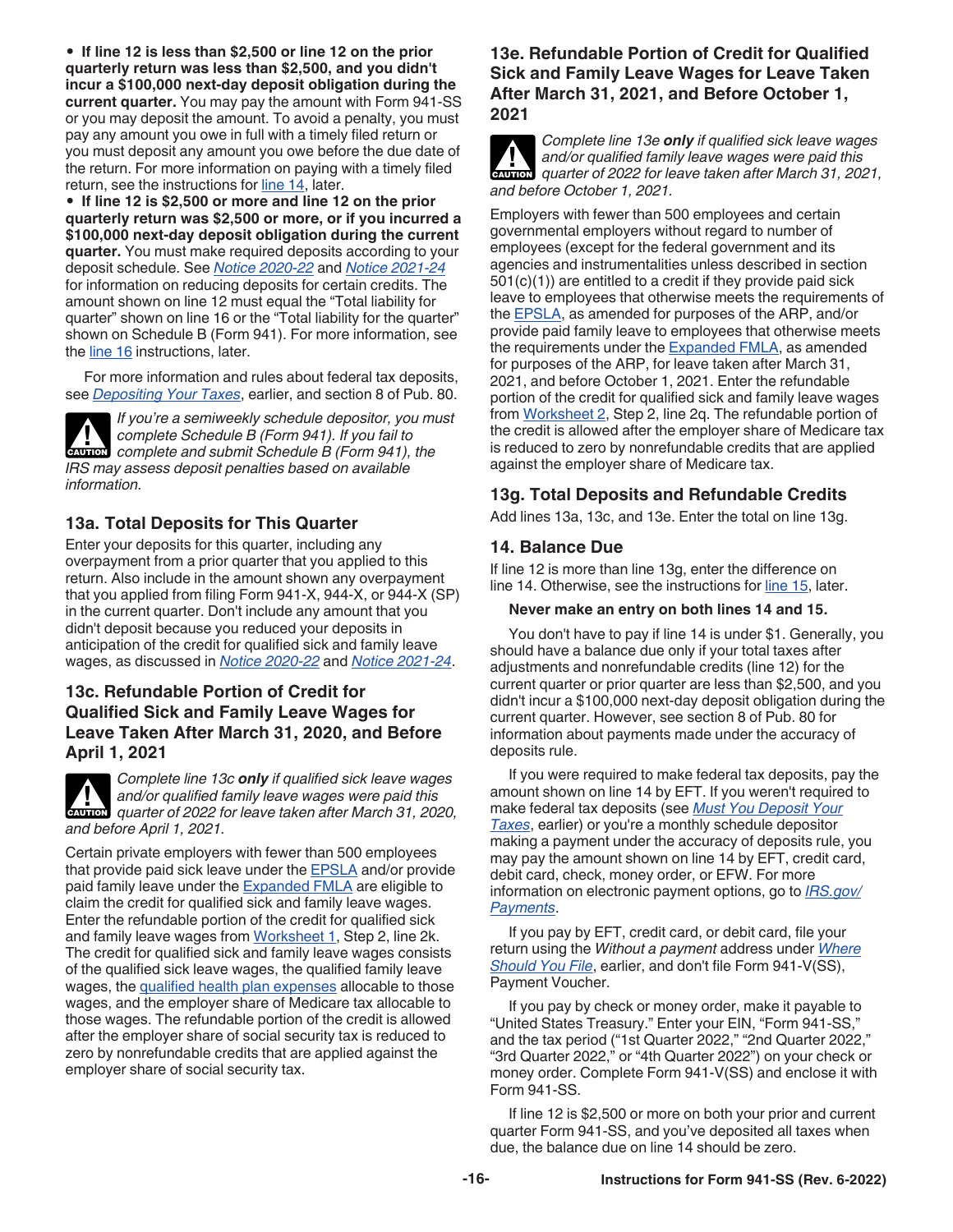<span id="page-16-0"></span>

*If you're required to make deposits and instead pay the taxes with Form 941-SS, you may be subject to a penalty. See* [Must You Deposit Your Taxes](#page-7-0)*, earlier.*

*What if you can't pay in full?* If you can't pay the full amount of tax you owe, you can apply for an installment agreement online. You can apply for an installment agreement online if:

- You can't pay the full amount shown on line 14,
- The total amount you owe is \$25,000 or less, and
- You can pay the liability in full in 24 months.

To apply using the Online Payment Agreement Application, go to *[IRS.gov/OPA](https://www.irs.gov/opa)*.

Under an installment agreement, you can pay what you owe in monthly installments. There are certain conditions you must meet to enter into and maintain an installment agreement, such as paying the liability within 24 months, and making all required deposits and timely filing tax returns during the length of the agreement.

If your installment agreement is accepted, you will be charged a fee and you will be subject to penalties and interest on the amount of tax not paid by the due date of the return.

#### **15. Overpayment**

If line 13g is more than line 12, enter the difference on line 15.

#### **Never make an entry on both lines 14 and 15.**

If you deposited more than the correct amount for the quarter, you can choose to have the IRS either refund the overpayment or apply it to your next return. Check only one box on line 15. If you don't check either box or if you check both boxes, we will generally apply the overpayment to your next return. Regardless of any boxes you check or don't check on line 15, we may apply your overpayment to any past due tax account that is shown in our records under your EIN.

If line 15 is under \$1, we will send a refund or apply it to your next return only if you ask us in writing to do so.

## **Part 2: Tell Us About Your Deposit Schedule and Tax Liability for This Quarter**

#### **16. Tax Liability for the Quarter**

Check one of the boxes on line 16. Follow the instructions for each box to determine if you need to enter your monthly tax liability on Form 941-SS or your daily tax liability on Schedule B (Form 941).

**De minimis exception.** If line 12 is less than \$2,500 or line 12 on the prior quarterly return was less than \$2,500, and you didn't incur a \$100,000 next-day deposit obligation during the current quarter, check the first box on line 16 and go to Part 3.

*If you meet the de minimis exception based on the prior quarter and line 12 for the current quarter is*  prior quarter and line 12 for the current quarter is<br>
\$100,000 or more, you must provide a record of your *federal tax liability. If you're a monthly schedule depositor, complete the deposit schedule on line 16. If you're a semiweekly schedule depositor, attach Schedule B (Form 941).*

**Monthly schedule depositor.** If you reported \$50,000 or less in taxes during the lookback period, you're a monthly schedule depositor unless the \$100,000 Next-Day Deposit Rule discussed in section 8 of Pub. 80 applies. Check the second box on line 16 and enter your tax liability for each month in the quarter. Enter your tax liabilities in the month that corresponds to the dates you paid wages to your employees, not the date payroll liabilities were accrued or deposits were made. Add the amounts for each month. Enter the result in the "Total liability for quarter" box.

Note that your total tax liability for the quarter must equal your total taxes shown on line 12. If it doesn't, your tax deposits and payments may not be counted as timely. Don't reduce your total liability reported on line 16 by the refundable portion of the credit for qualified sick and family leave wages. Don't change your tax liability on line 16 by adjustments reported on any Forms 941-X.

You're a monthly schedule depositor for the calendar year if the amount of your Form 941-SS taxes reported for the lookback period is \$50,000 or less. The lookback period is the 4 consecutive quarters ending on June 30 of the prior year. For 2022, the lookback period begins July 1, 2020, and ends June 30, 2021. For details on the deposit rules, see section 8 of Pub. 80. If you filed Form 944 in either 2020 or 2021, your lookback period is the 2020 calendar year.

*The amounts entered on line 16 are a summary of your monthly tax liability, not a summary of deposits you made. If you don't properly report your liabilities when required or if you're a semiweekly schedule depositor and enter your liabilities on line 16 instead of on Schedule B (Form 941), you may be assessed an "averaged" FTD penalty. See* Deposit Penalties *in section 8 of Pub. 80 for more information.* **A**<br>CAUTION

*Reporting adjustments from lines 7–9 on line 16.* If your net adjustment during a month is negative and it exceeds your total tax liability for the month, don't enter a negative amount for the month. Instead, enter "-0-" for the month and carry over the unused portion of the adjustment to the next month.

**Semiweekly schedule depositor.** If you reported more than \$50,000 of taxes for the lookback period, you're a semiweekly schedule depositor. Check the third box on line 16.

You must complete Schedule B (Form 941) and submit it with your Form 941-SS. Don't file Schedule B (Form 941) with your Form 941-SS if you're a monthly schedule depositor.

Don't change your tax liability on Schedule B (Form 941) by adjustments reported on any Forms 941-X.

**Adjusting tax liability for nonrefundable credits claimed on lines 11a, 11b, and 11d.** Monthly schedule depositors and semiweekly schedule depositors must account for nonrefundable credits claimed on lines 11a, 11b, and 11d when reporting their tax liabilities on line 16 or Schedule B (Form 941). The total tax liability for the quarter must equal the amount reported on line 12. Failure to account for the nonrefundable credits on line 16 or Schedule B (Form 941) may cause line 16 or Schedule B (Form 941) to report more than the total tax liability reported on line 12. Don't reduce your monthly tax liability reported on line 16 or your daily tax liability reported on Schedule B (Form 941) below zero.

*Qualified small business payroll tax credit for increasing research activities (line 11a).* The qualified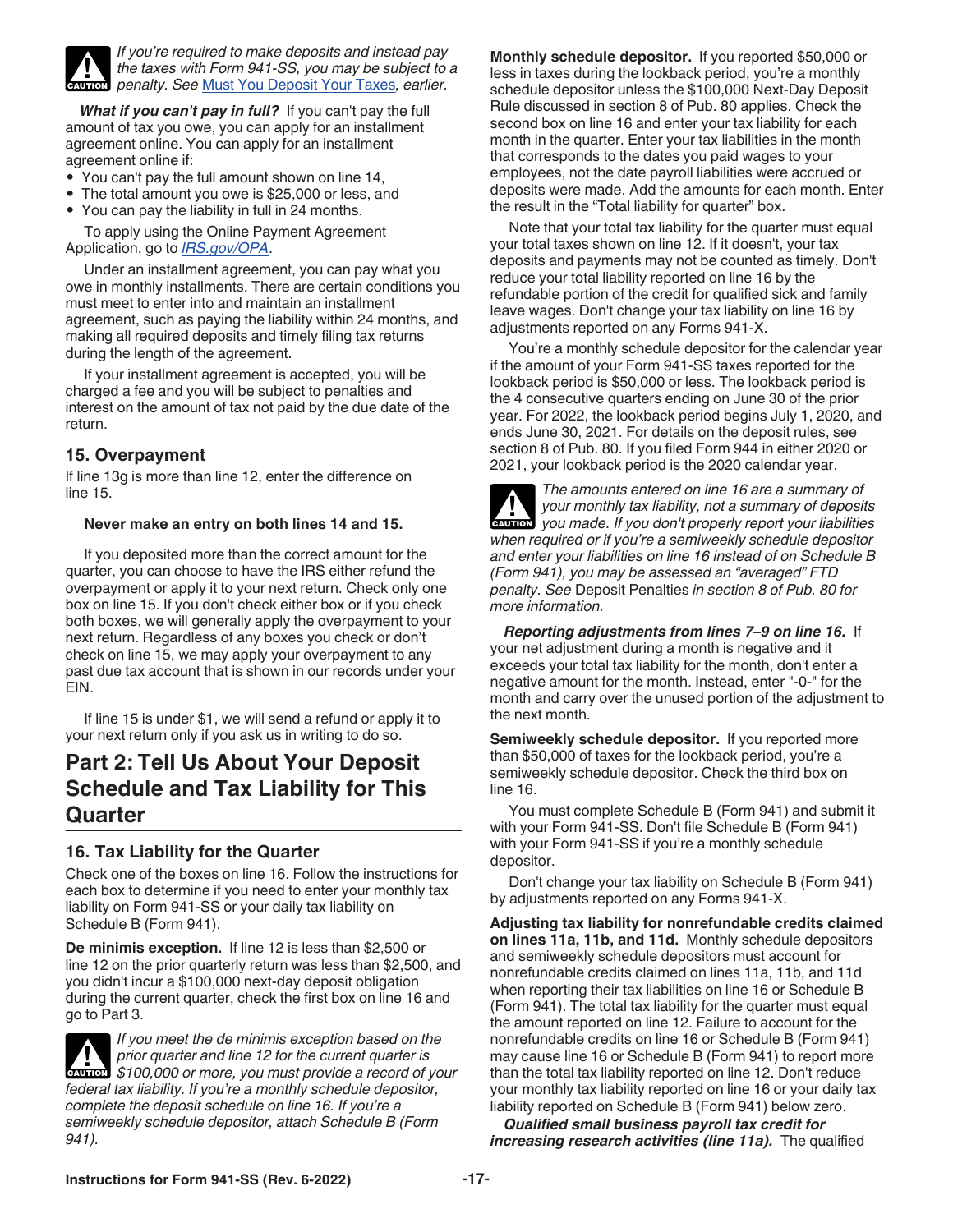<span id="page-17-0"></span>small business payroll tax credit for increasing research activities is limited to the employer share of social security tax on wages paid in the quarter that begins after the income tax return electing the credit has been filed. In completing line 16 or Schedule B (Form 941), you take into account the payroll tax credit against the liability for the employer share of social security tax starting with the first payroll payment of the quarter that includes payments of wages subject to social security tax to your employees. The credit may be taken to the extent of the employer share of social security tax on wages associated with the first payroll payment, and then to the extent of the employer share of social security tax associated with succeeding payroll payments in the quarter until the credit is used. Consistent with the entries on line 16 or Schedule B (Form 941), the payroll tax credit should be taken into account in making deposits of employment tax. If any payroll tax credit is remaining at the end of the quarter that hasn't been used completely because it exceeds the employer share of social security tax for the quarter, the excess credit may be carried forward to the succeeding quarter and allowed as a payroll tax credit for the succeeding quarter. The payroll tax credit may not be taken as a credit against income tax withholding, Medicare tax, or the employee share of social security tax. Also, the remaining payroll tax credit may not be carried back and taken as a credit against wages paid from preceding quarters.

**Example.** Rose Co. is an employer with a calendar tax year that filed its timely income tax return on April 15, 2022. Rose Co. elected to take the qualified small business payroll tax credit for increasing research activities on Form 6765. The third quarter of 2022 is the first quarter that begins after Rose Co. filed the income tax return making the payroll tax credit election. Therefore, the payroll tax credit applies against Rose Co.'s share of social security tax on wages paid to employees in the third quarter of 2022. Rose Co. is a semiweekly schedule depositor. Rose Co. completes Schedule B (Form 941) by reducing the amount of liability entered for the first payroll payment in the third quarter of 2022 that includes wages subject to social security tax by the lesser of (1) its share of social security tax on the wages, or (2) the available payroll tax credit. If the payroll tax credit elected is more than Rose Co.'s share of social security tax on the first payroll payment of the quarter, the excess payroll tax credit would be carried forward to succeeding payroll payments in the third quarter until it is used. If the amount of the payroll tax credit exceeds Rose Co.'s share of social security tax on wages paid to its employees in the third quarter, the excess credit would be treated as a payroll tax credit against its share of social security tax on wages paid in the fourth quarter. If the amount of the payroll tax credit remaining exceeded Rose Co.'s share of social security tax on wages paid in the fourth quarter, it could be carried forward and treated as a payroll tax credit for the first quarter of 2023.

*Nonrefundable portion of credit for qualified sick and family leave wages for leave taken after March 31, 2020, and before April 1, 2021 (line 11b).* The nonrefundable portion of the credit for qualified sick and family leave wages paid this quarter of 2022 for leave taken after March 31, 2020, and before April 1, 2021, is limited to the employer share of social security tax on wages paid in the quarter that is remaining after that share is first reduced by any credit claimed on Form 941-SS, line 11a, for the qualified small business payroll tax credit for increasing research activities; any credit to be claimed on Form 5884-C, line 11, for the work opportunity credit for qualified tax-exempt organizations

hiring qualified veterans; and/or any credit to be claimed on Form 5884-D for the disaster credit for qualified tax-exempt organizations. In completing line 16 or Schedule B (Form 941), you take into account the entire quarter's nonrefundable portion of the credit for qualified sick and family leave wages against the liability for the first payroll payment of the quarter, but not below zero. Then reduce the liability for each successive payroll payment in the quarter until the nonrefundable portion of the credit is used. Any credit for qualified sick and family leave wages paid this quarter of 2022 for leave taken after March 31, 2020, and before April 1, 2021, that is remaining at the end of the quarter because it exceeds the employer share of social security tax for the quarter is claimed on line 13c as a refundable credit. The refundable portion of the credit doesn't reduce the liability reported on line 16 or Schedule B (Form 941).

*Example.* Maple Co. is a semiweekly schedule depositor that pays employees every other Friday. In the second quarter of 2022, Maple Co. had pay dates of April 1, April 15, April 29, May 13, May 27, June 10, and June 24. Maple Co. paid qualified sick and family leave wages on April 15 and April 29 for leave taken after March 31, 2020, and before April 1, 2021. The nonrefundable portion of the credit for qualified sick and family leave wages for the quarter is \$10,000. On Schedule B (Form 941), Maple Co. will use the \$10,000 to reduce the liability for the April 1 pay date, but not below zero. If any nonrefundable portion of the credit remains, Maple Co. applies it to the liability for the April 15 pay date, then the April 29 pay date, and so forth until the entire \$10,000 is used.

*Nonrefundable portion of credit for qualified sick and family leave wages for leave taken after March 31, 2021, and before October 1, 2021 (line 11d).* The nonrefundable portion of the credit for qualified sick and family leave wages paid this quarter of 2022 for leave taken after March 31, 2021, and before October 1, 2021, is limited to the employer share of Medicare tax on wages paid in the quarter. In completing line 16 or Schedule B (Form 941), you take into account the entire quarter's nonrefundable portion of the credit for qualified sick and family leave wages paid this quarter of 2022 against the liability for the first payroll payment of the quarter, but not below zero. Then reduce the liability for each successive payroll payment in the quarter until the nonrefundable portion of the credit is used. Any credit for qualified sick and family leave wages that is remaining at the end of the quarter because it exceeds the employer share of Medicare tax for the quarter is claimed on line 13e as a refundable credit. The refundable portion of the credit doesn't reduce the liability reported on line 16 or Schedule B (Form 941).



*You may reduce your deposits by the amount of the nonrefundable and refundable portions of the credit for qualified sick and family leave wages, as discussed earlier under* [Reducing your deposits for](#page-7-0)  [COVID-19 credits](#page-7-0)*.*

# **Part 3: Tell Us About Your Business**

In Part 3, answer only those questions that apply to your business. If the questions don't apply, leave them blank and go to Part 4.

## **17. If Your Business Has Closed . . .**

If you go out of business or stop paying wages, you must file a final return. To tell the IRS that a particular Form 941-SS is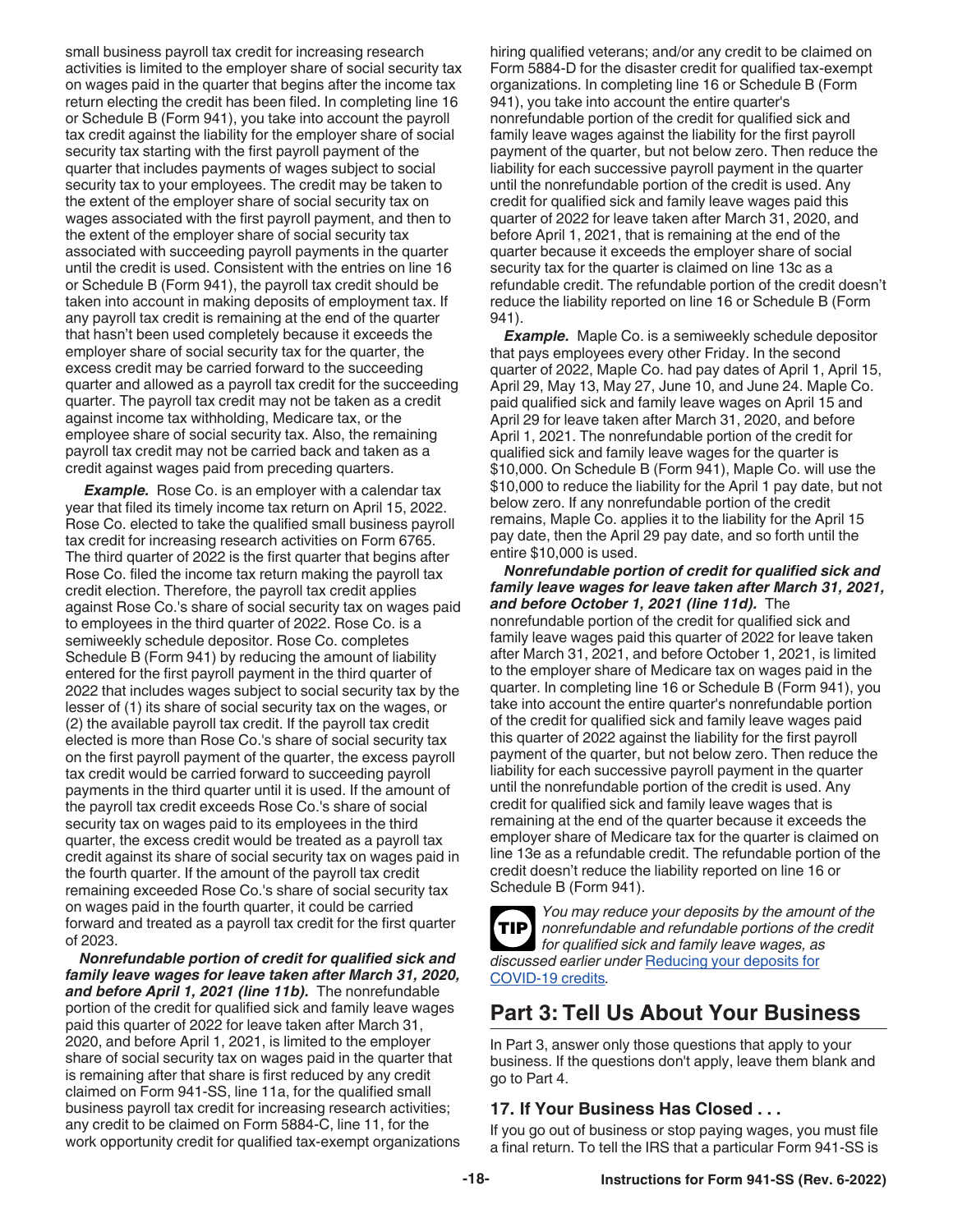<span id="page-18-0"></span>your final return, check the box on line 17 and enter the final date you paid wages in the space provided. For additional filing requirements, including information about attaching a statement to your final return, see *[If Your Business Has](#page-5-0)  [Closed](#page-5-0)*, earlier.

#### **18. If You're a Seasonal Employer . . .**

If you hire employees seasonally—such as for summer or winter only—check the box on line 18. Checking the box tells the IRS not to expect four Forms 941-SS from you throughout the year because you haven't paid wages regularly.

Generally, we won't ask about unfiled returns if at least one taxable return is filed each year. However, you must check the box on line 18 on every Form 941-SS you file. Otherwise, the IRS will expect a return to be filed for each quarter.

Also, when you complete Form 941-SS, be sure to check the box on the top of the form that corresponds to the quarter reported.



*The amounts entered on lines 19 through 28 are amounts that you use on the worksheets at the end*  **TIP** *of these instructions to figure certain credits. If you're claiming these credits, you must enter the applicable amounts.*

*Complete lines 19 and 20 only if qualified health plan expenses allocable to qualified sick leave wages*  **EXPENSES** allocable to qualified sick leave wages allocable to qualified sick leave wages *quarter of 2022 for leave taken after March 31, 2020, and before April 1, 2021.*

#### **19. Qualified Health Plan Expenses Allocable to Qualified Sick Leave Wages for Leave Taken After March 31, 2020, and Before April 1, 2021**

Enter the [qualified health plan expenses](#page-13-0) allocable to qualified sick leave wages paid this quarter of 2022 for leave taken after March 31, 2020, and before April 1, 2021. This amount is also entered on [Worksheet 1](#page-20-0), Step 2, line 2b.

## **20. Qualified Health Plan Expenses Allocable to Qualified Family Leave Wages for Leave Taken After March 31, 2020, and Before April 1, 2021**

Enter the [qualified health plan expenses](#page-13-0) allocable to qualified family leave wages paid this quarter of 2022 for leave taken after March 31, 2020, and before April 1, 2021. This amount is also entered on [Worksheet 1](#page-20-0), Step 2, line 2f.



*Complete lines 23, 24, and 25 only if qualified sick leave wages were paid this quarter of 2022 for leave taken after March 31, 2021, and before October 1,* $\overline{a}$ 

#### **23. Qualified Sick Leave Wages for Leave Taken After March 31, 2021, and Before October 1, 2021**

Enter the qualified sick leave wages you paid this quarter of 2022 to your employees for leave taken after March 31, 2021, and before October 1, 2021, including any qualified sick leave wages that were above the social security wage base and any qualified sick leave wages excluded from the definition of employment under sections 3121(b)(1)–(22). See the instructions for [line 11d](#page-13-0), earlier, for more information about qualified sick leave wages for leave taken after March 31, 2021, and before October 1, 2021. This amount is also entered on [Worksheet 2](#page-21-0), Step 2, line 2a.

#### **24. Qualified Health Plan Expenses Allocable to Qualified Sick Leave Wages Reported on Line 23**

Enter the [qualified health plan expenses](#page-14-0) allocable to qualified sick leave wages paid this quarter of 2022 for leave taken after March 31, 2021, and before October 1, 2021. This amount is also entered on [Worksheet 2,](#page-21-0) Step 2, line 2b.

#### **25. Amounts Under Certain Collectively Bargained Agreements Allocable to Qualified Sick Leave Wages Reported on Line 23**

Enter the [collectively bargained defined benefit pension plan](#page-14-0)  [contributions](#page-14-0) and [collectively bargained apprenticeship](#page-14-0) [program contributions](#page-14-0) allocable to qualified sick leave wages paid this quarter of 2022 for leave taken after March 31, 2021, and before October 1, 2021. This amount is also entered on [Worksheet 2](#page-21-0), Step 2, line 2c.



*Complete lines 26, 27, and 28 only if qualified family leave wages were paid this quarter of 2022 for leave taken after March 31, 2021, and before October 1,* $\overline{a}$ 

## **26. Qualified Family Leave Wages for Leave Taken After March 31, 2021, and Before October 1, 2021**

Enter the qualified family leave wages you paid this quarter of 2022 to your employees for leave taken after March 31, 2021, and before October 1, 2021, including any qualified family leave wages that were above the social security wage base and any qualified family leave wages excluded from the definition of employment under sections 3121(b)(1)–(22). See the instructions for [line 11d](#page-13-0), earlier, for more information about qualified family leave wages for leave taken after March 31, 2021, and before October 1, 2021. This amount is also entered on [Worksheet 2](#page-21-0), Step 2, line 2g.

#### **27. Qualified Health Plan Expenses Allocable to Qualified Family Leave Wages Reported on Line 26**

Enter the [qualified health plan expenses](#page-14-0) allocable to qualified family leave wages paid this quarter of 2022 for leave taken after March 31, 2021, and before October 1, 2021. This amount is also entered on [Worksheet 2,](#page-21-0) Step 2, line 2h.

#### **28. Amounts Under Certain Collectively Bargained Agreements Allocable to Qualified Family Leave Wages Reported on Line 26**

Enter the [collectively bargained defined benefit pension plan](#page-14-0)  [contributions](#page-14-0) and [collectively bargained apprenticeship](#page-14-0) [program contributions](#page-14-0) allocable to qualified family leave wages paid this quarter of 2022 for leave taken after March 31, 2021, and before October 1, 2021. This amount is also entered on [Worksheet 2](#page-21-0), Step 2, line 2i.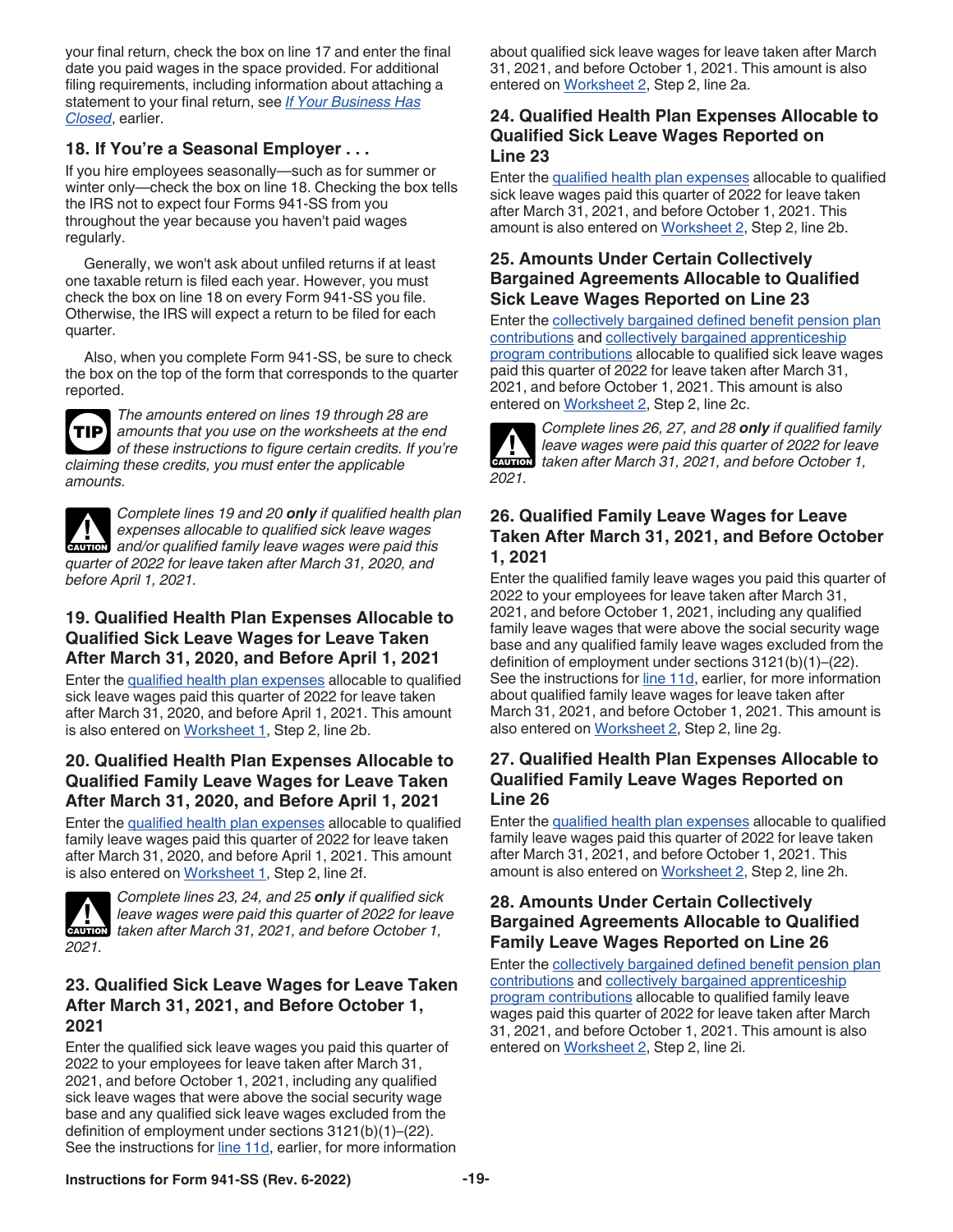## <span id="page-19-0"></span>**Part 4: May We Speak With Your Third-Party Designee?**

If you want to allow an employee, a paid tax preparer, or another person to discuss your Form 941-SS with the IRS, check the "Yes" box in Part 4. Enter the name, phone number, and five-digit personal identification number (PIN) of the specific person to speak with—not the name of the firm that prepared your tax return. The designee may choose any five numbers as his or her PIN.

By checking "Yes," you authorize the IRS to talk to the person you named (your designee) about any questions we may have while we process your return. You also authorize your designee to do all of the following.

- Give us any information that is missing from your return.
- Call us for information about processing your return.

• Respond to certain IRS notices that you've shared with your designee about math errors and return preparation. The IRS won't send notices to your designee.

You're not authorizing your designee to bind you to anything (including additional tax liability) or to otherwise represent you before the IRS. If you want to expand your designee's authorization, see Pub. 947.

The authorization will automatically expire 1 year from the due date (without regard to extensions) for filing your Form 941-SS. If you or your designee wants to terminate the authorization, write to the IRS office for your location using the *Without a payment* address under *[Where Should You](#page-7-0)  [File](#page-7-0)*, earlier.

# **Part 5: Sign Here (Approved Roles)**

Complete all information and sign Form 941-SS. The following persons are authorized to sign the return for each type of business entity.

• **Sole proprietorship—**The individual who owns the business.

• **Corporation (including a limited liability company (LLC) treated as a corporation)—**The president, vice president, or other principal officer duly authorized to sign.

• **Partnership (including an LLC treated as a partnership) or unincorporated organization—**A responsible and duly authorized partner, member, or officer having knowledge of its affairs.

• **Single-member LLC treated as a disregarded entity for federal income tax purposes—**The owner of the LLC or a principal officer duly authorized to sign.

• **Trust or estate—**The fiduciary.

Form 941-SS may be signed by a duly authorized agent of the taxpayer if a valid power of attorney has been filed.

**Alternative signature method.** Corporate officers or duly authorized agents may sign Form 941-SS by rubber stamp, mechanical device, or computer software program. For details and required documentation, see Rev. Proc. 2005-39, 2005-28 I.R.B. 82, available at *[IRS.gov/irb/](https://www.irs.gov/irb/2005-28_IRB#RP-2005-39) [2005-28\\_IRB#RP-2005-39](https://www.irs.gov/irb/2005-28_IRB#RP-2005-39)*.

#### **Paid Preparer Use Only**

A paid preparer must sign Form 941-SS and provide the information in the *Paid Preparer Use Only* section of Part 5 if the preparer was paid to prepare Form 941-SS and isn't an employee of the filing entity. Paid preparers must sign paper returns with a manual signature. The preparer must give you a copy of the return in addition to the copy to be filed with the IRS.

If you're a paid preparer, enter your Preparer Tax Identification Number (PTIN) in the space provided. Include your complete address. If you work for a firm, enter the firm's name and the EIN of the firm. You can apply for a PTIN online or by filing Form W-12. For more information about applying for a PTIN online, go to *[IRS.gov/PTIN](https://www.irs.gov/ptin)*. You can't use your PTIN in place of the EIN of the tax preparation firm.

Generally, don't complete this section if you're filing the return as a reporting agent and have a valid Form 8655 on file with the IRS. However, a reporting agent must complete this section if the reporting agent offered legal advice, for example, advising the client on determining whether its workers are employees or independent contractors for federal tax purposes.

## **How To Get Forms, Instructions, and Publications From the IRS**

You can view, download, or print most of the forms, instructions, and publications you may need at *[IRS.gov/Forms](https://www.irs.gov/forms)*. Otherwise, you can go to *[IRS.gov/](https://www.irs.gov/orderforms) [OrderForms](https://www.irs.gov/orderforms)* to place an order and have them mailed to you. The IRS will process your order for forms and publications as soon as possible. Don't resubmit requests you've already sent us. You can get forms and publications faster online.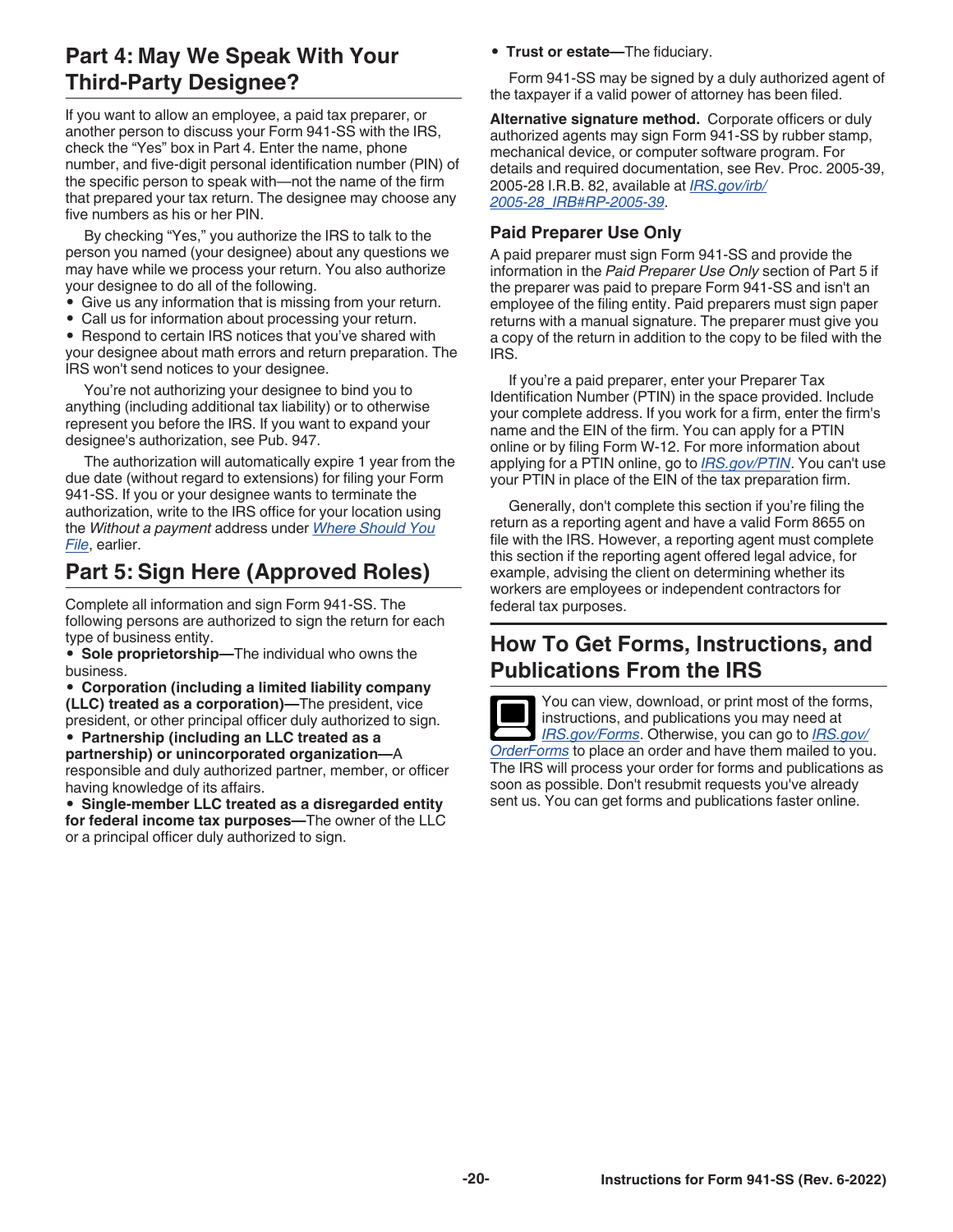#### <span id="page-20-0"></span>**Worksheet 1. Credit for Qualified Sick and Family Leave Wages Paid This Quarter of 2022 for Leave Taken After March 31, 2020, and Before April 1, 2021** *Keep for Your Records*

| Determine how you will complete this worksheet. (If you're a third-party payer, you must complete this worksheet for each client for which<br>it is applicable, on a client-by-client basis.)                                                                                             |         |                                                                                                                                                                                                                                      |                |                                                                                                                                                                                                                                      |    |               |
|-------------------------------------------------------------------------------------------------------------------------------------------------------------------------------------------------------------------------------------------------------------------------------------------|---------|--------------------------------------------------------------------------------------------------------------------------------------------------------------------------------------------------------------------------------------|----------------|--------------------------------------------------------------------------------------------------------------------------------------------------------------------------------------------------------------------------------------|----|---------------|
| If you paid qualified sick leave wages and/or qualified family leave wages this quarter for leave taken after March 31, 2020, and before April 1, 2021, complete Step 1 and Step 2. Caution: Use Worksheet 2 to figure the cre<br>taken after March 31, 2021, and before October 1, 2021. |         |                                                                                                                                                                                                                                      |                |                                                                                                                                                                                                                                      |    |               |
| Step 1.                                                                                                                                                                                                                                                                                   |         | Determine the employer share of social security tax this quarter after it is reduced by any credit claimed on Form 8974<br>and any credit to be claimed on Form 5884-C and/or Form 5884-D                                            |                |                                                                                                                                                                                                                                      |    |               |
|                                                                                                                                                                                                                                                                                           | 1a      | Enter the amount of social security tax from Form 941-SS, Part 1, line 5a,                                                                                                                                                           |                |                                                                                                                                                                                                                                      |    |               |
|                                                                                                                                                                                                                                                                                           | 1b      | Enter the amount of social security tax from Form 941-SS, Part 1, line 5b,                                                                                                                                                           |                |                                                                                                                                                                                                                                      |    |               |
|                                                                                                                                                                                                                                                                                           |         |                                                                                                                                                                                                                                      |                |                                                                                                                                                                                                                                      |    |               |
|                                                                                                                                                                                                                                                                                           | 1c      |                                                                                                                                                                                                                                      |                | $\overline{\phantom{a}}$                                                                                                                                                                                                             |    |               |
|                                                                                                                                                                                                                                                                                           | 1d      |                                                                                                                                                                                                                                      |                |                                                                                                                                                                                                                                      |    |               |
|                                                                                                                                                                                                                                                                                           | 1e      | If you're a third-party payer of sick pay that isn't an agent and you're claiming credits for<br>amounts paid to your employees, enter the employer share of social security tax included<br>on Form 941-SS, Part 1, line 8 (enter a |                |                                                                                                                                                                                                                                      |    |               |
|                                                                                                                                                                                                                                                                                           | 1f      |                                                                                                                                                                                                                                      |                |                                                                                                                                                                                                                                      |    |               |
|                                                                                                                                                                                                                                                                                           | 1g      |                                                                                                                                                                                                                                      |                | <u> The Community of the Community of the Community of the Community of the Community of the Community of the Community of the Community of the Community of the Community of the Community of the Community of the Community of</u> |    |               |
|                                                                                                                                                                                                                                                                                           | 1h      |                                                                                                                                                                                                                                      |                |                                                                                                                                                                                                                                      |    | $1h$ $\qquad$ |
|                                                                                                                                                                                                                                                                                           | 1i.     | Enter the amount from Form 941-SS, Part 1, line 11a (credit from Form 8974) 1j                                                                                                                                                       |                |                                                                                                                                                                                                                                      |    |               |
|                                                                                                                                                                                                                                                                                           | 1i.     | Enter the amount to be claimed on Form 5884-C, line 11, for this quarter $\dots\dots\dots\dots\dots\dots$                                                                                                                            |                |                                                                                                                                                                                                                                      |    |               |
|                                                                                                                                                                                                                                                                                           | 1j(i)   | Enter the amount to be claimed on Form 5884-D, line 12, for this quarter $\dots\dots\dots\dots\dots$ 1j(i)                                                                                                                           |                | <u> De Carlos de Ca</u>                                                                                                                                                                                                              |    |               |
|                                                                                                                                                                                                                                                                                           | 1k      | Total nonrefundable credits already used against the employer share of social<br><b>security tax.</b> Add lines 1i, 1j, and $1j(i)$ $\ldots$ $\ldots$ $\ldots$ $\ldots$ $\ldots$ $\ldots$ $\ldots$ $\ldots$ $\ldots$                 |                |                                                                                                                                                                                                                                      |    | $1k$ and $2k$ |
|                                                                                                                                                                                                                                                                                           | 11      | <b>Employer share of social security tax remaining.</b> Subtract line 1k from line 1h                                                                                                                                                |                |                                                                                                                                                                                                                                      |    | $11 - 20$     |
| Step 2.                                                                                                                                                                                                                                                                                   |         | Figure the sick and family leave credit                                                                                                                                                                                              |                |                                                                                                                                                                                                                                      |    |               |
|                                                                                                                                                                                                                                                                                           | 2a      | Qualified sick leave wages reported on Form 941-SS, Part 1, line 5a(i), column 1 2a                                                                                                                                                  |                |                                                                                                                                                                                                                                      |    |               |
|                                                                                                                                                                                                                                                                                           | 2a(i)   | Qualified sick leave wages included on Form 941-SS, Part 1, line 5c, but not included on Form 941-SS, Part 1, line 5a(i), column 1, because the wages reported on that line were                                                     |                |                                                                                                                                                                                                                                      |    |               |
|                                                                                                                                                                                                                                                                                           | 2a(ii)  | Total qualified sick leave wages. Add lines 2a and 2a(i)                                                                                                                                                                             |                |                                                                                                                                                                                                                                      |    |               |
|                                                                                                                                                                                                                                                                                           | 2a(iii) | Qualified sick leave wages excluded from the definition of employment under sections                                                                                                                                                 |                |                                                                                                                                                                                                                                      |    |               |
|                                                                                                                                                                                                                                                                                           | 2b      | Qualified health plan expenses allocable to qualified sick leave wages (Form 941-SS, Part                                                                                                                                            |                |                                                                                                                                                                                                                                      |    |               |
|                                                                                                                                                                                                                                                                                           |         |                                                                                                                                                                                                                                      | 2 <sub>b</sub> | <u> The Community of the Community</u>                                                                                                                                                                                               |    |               |
|                                                                                                                                                                                                                                                                                           | 2c      | Employer share of Medicare tax on qualified sick leave wages. Multiply line 2a(ii) by 1.45%                                                                                                                                          | 2c             |                                                                                                                                                                                                                                      |    |               |
|                                                                                                                                                                                                                                                                                           | 2d      | Credit for qualified sick leave wages. Add lines 2a(ii), 2a(iii), 2b, and 2c                                                                                                                                                         |                |                                                                                                                                                                                                                                      | 2d |               |
|                                                                                                                                                                                                                                                                                           | 2e      | Qualified family leave wages reported on Form 941-SS, Part 1, line 5a(ii),                                                                                                                                                           |                |                                                                                                                                                                                                                                      |    |               |
|                                                                                                                                                                                                                                                                                           | 2e(i)   | Qualified family leave wages included on Form 941-SS, Part 1, line 5c, but not included on Form 941-SS, Part 1, line 5a(ii), column 1, because the wages reported on that line were                                                  |                |                                                                                                                                                                                                                                      |    |               |
|                                                                                                                                                                                                                                                                                           | 2e(ii)  | Total qualified family leave wages. Add lines 2e and 2e(i)                                                                                                                                                                           |                |                                                                                                                                                                                                                                      |    |               |
|                                                                                                                                                                                                                                                                                           | 2e(iii) | Qualified family leave wages excluded from the definition of employment under sections                                                                                                                                               |                |                                                                                                                                                                                                                                      |    |               |
|                                                                                                                                                                                                                                                                                           |         |                                                                                                                                                                                                                                      |                |                                                                                                                                                                                                                                      |    |               |
|                                                                                                                                                                                                                                                                                           | 2f      | Qualified health plan expenses allocable to qualified family leave wages (Form 941-SS,                                                                                                                                               | 2f             |                                                                                                                                                                                                                                      |    |               |
|                                                                                                                                                                                                                                                                                           | 2g      | Employer share of Medicare tax on qualified family leave wages. Multiply line 2e(ii) by                                                                                                                                              |                |                                                                                                                                                                                                                                      |    |               |
|                                                                                                                                                                                                                                                                                           | 2h      | Credit for qualified family leave wages. Add lines 2e(ii), 2e(iii), 2f, and 2g                                                                                                                                                       |                |                                                                                                                                                                                                                                      | 2h |               |
|                                                                                                                                                                                                                                                                                           | 2i      | Credit for qualified sick and family leave wages. Add lines 2d and 2h                                                                                                                                                                |                |                                                                                                                                                                                                                                      | 2i |               |
|                                                                                                                                                                                                                                                                                           | 2j      | Nonrefundable portion of credit for qualified sick and family leave wages for leave<br>taken after March 31, 2020, and before April 1, 2021. Enter the smaller of line 1l or                                                         |                |                                                                                                                                                                                                                                      |    |               |
|                                                                                                                                                                                                                                                                                           | 2k      | line 2i. Enter this amount on Form 941-SS, Part 1, line 11b                                                                                                                                                                          |                |                                                                                                                                                                                                                                      | 2j |               |
|                                                                                                                                                                                                                                                                                           |         | Refundable portion of credit for qualified sick and family leave wages for leave<br>taken after March 31, 2020, and before April 1, 2021. Subtract line 2j from line 2i and<br>enter this amount on Form 941-SS, Part 1, line 13c    |                |                                                                                                                                                                                                                                      | 2k |               |